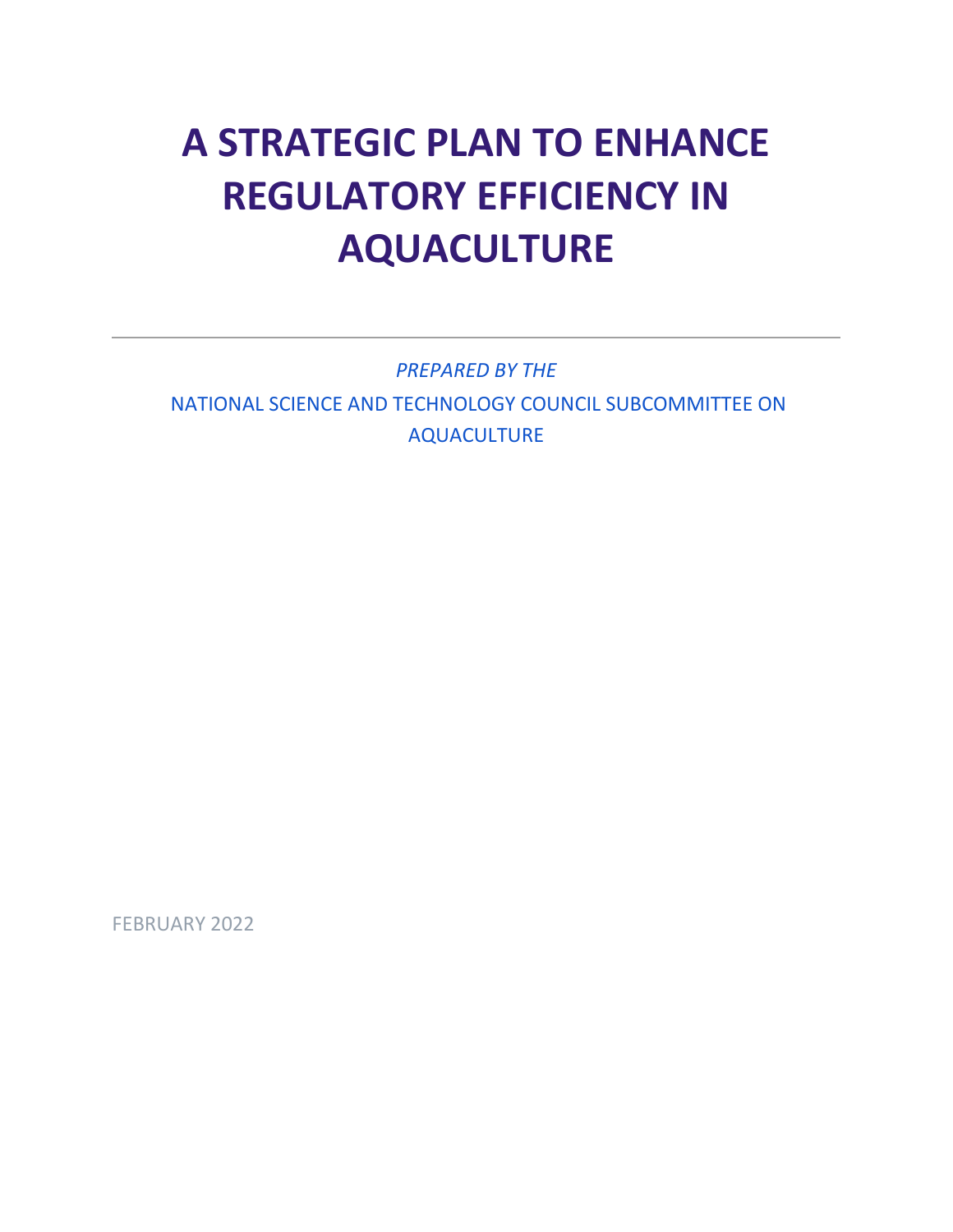#### <span id="page-1-0"></span>**About the National Science and Technology Council**

The National Science and Technology Council (NSTC) is the principal means by which the Executive Branch coordinates science and technology policy across the diverse entities that make up the Federal research and development enterprise. A primary objective of the NSTC is to ensure science and technology policy decisions and programs are consistent with the President's stated goals. The NSTC prepares research and development strategies that are coordinated across Federal agencies aimed at accomplishing multiple national goals. The work of the NSTC is organized under committees that oversee subcommittees and working groups focused on different aspects of science and technology. More information is available at [http://www.whitehouse.gov/ostp/nstc.](http://www.whitehouse.gov/ostp/nstc)

The National Science and Technology Policy, Organization, and Priorities Act of 1976 established the Office of Science and Technology Policy (OSTP) to provide the President, and others within the Executive Office of the President, advice on the scientific, engineering, and technological aspects of the economy, national security, homeland security, health, foreign relations, the environment, and the technological recovery and use of resources, among other topics. OSTP leads interagency science and technology policy coordination efforts, assists the Office of Management and Budget with an annual review and analysis of Federal research and development in budgets, and serves as a source of scientific and technological analysis and judgment for the President with respect to major policies, plans, and programs of the Federal Government. More information is available at [http://www.whitehouse.gov/ostp.](http://www.whitehouse.gov/ostp)

#### **About the NSTC Subcommittee on Aquaculture**

The National Aquaculture Act of 1980 stated that "Congress declares that aquaculture has the potential for reducing the United States trade deficit in fisheries products, for augmenting existing commercial and recreational fisheries, and for producing other renewable resources, thereby assisting the United States in meeting its future food needs and contributing to the solution of world resource problems. It is, therefore, in the national interest, and it is the national policy, to encourage the development of aquaculture in the United States." To this end, the NSTC Subcommittee on Aquaculture (SCA), and its predecessors, were established as the Federal interagency coordinating group to increase the effectiveness and productivity of Federal aquaculture research, regulation, technology transfer, and assistance programs. The SCA is a statutory subcommittee composed of Federal agency representatives that operates under the Committee on Environment of the NSTC under the OSTP in the Executive Office of the President [National Aquaculture Act of 1980 (Public Law 96-362. 94 Stat. 1198, 16 U.S.C. 2801, et seq.) and National Aquaculture Improvement Act of 1985 (Public Law 99-198, 99 Stat. 1641)].

The SCA consists of three Task Forces: the Science Planning Task Force, the Regulatory Efficiency Task Force, and the Economic Development Task Force. In October 2018, the SCA established the Science Planning Task Force to document Federal science and technology opportunities and priorities for aquaculture by revising and updating the *National Strategic Plan for Aquaculture* Research (2021–2025). Later, in February 2019, the SCA established the Regulatory Efficiency Task Force to develop a new work plan for interagency coordination to improve regulatory efficiency. Finally, in May 2020, the SCA established the Economic Development Task Force to develop a strategic plan for economic development through aquaculture.

#### **About This Document**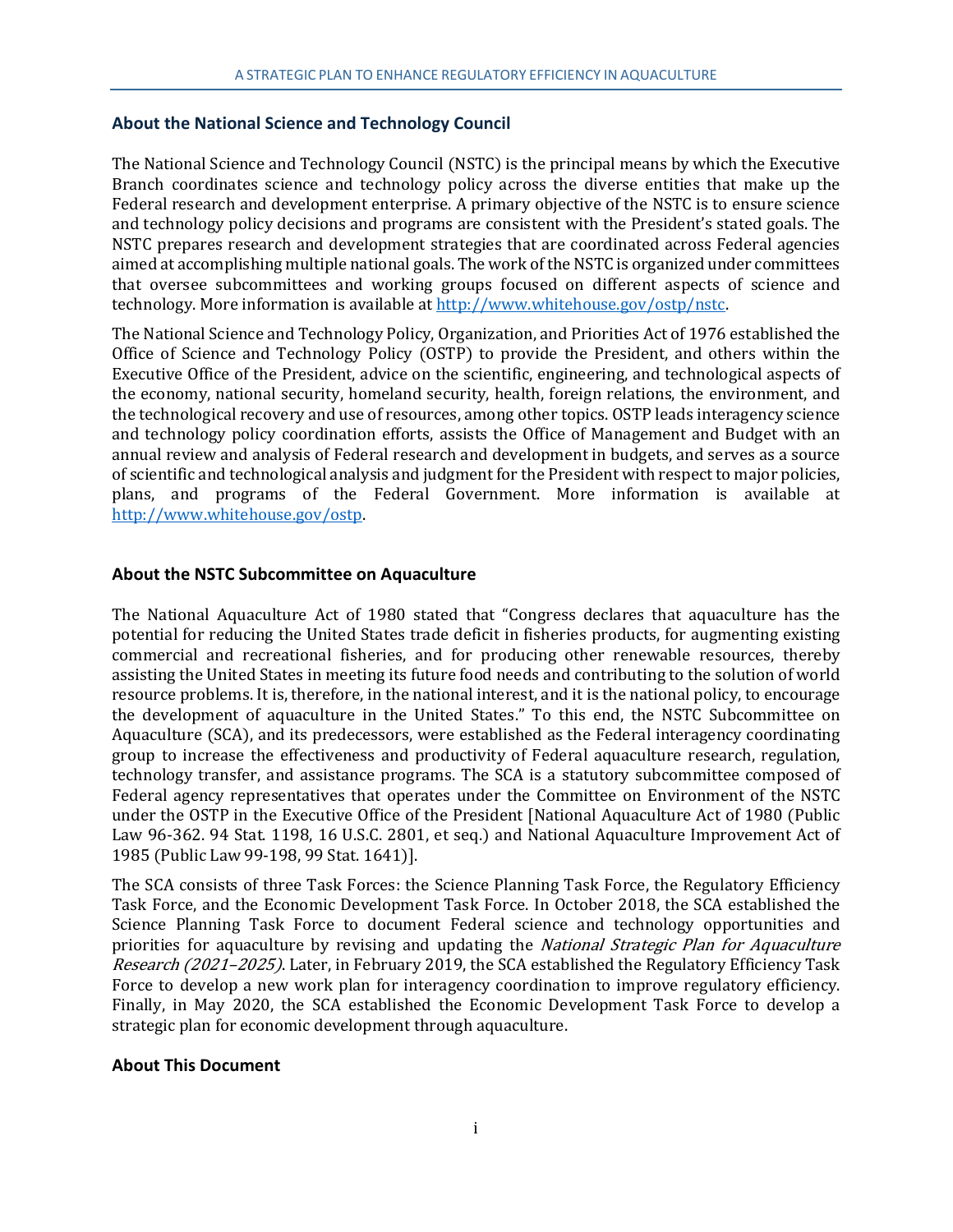The SCA charged the Regulatory Efficiency Task Force to identify Federal agency and partner opportunities for 1) improving efficiencies in aquaculture permitting and authorization programs using existing Federal authorities; 2) implementing a national approach to aquatic animal health management of aquaculture; and 3) refining and disseminating tools for aquaculture regulatory management. This Task Force developed a national *Strategic Plan to Enhance Regulatory Efficiency* in Aquaculture that outlines actions Federal agencies plan to take within their existing statutory authorities and budgetary resources to improve the efficiency, predictability, and timeliness and reduce the costs of reviewing, approving, monitoring, and enforcing regulatory requirements for commercial marine aquaculture ventures. These proposed actions will be undertaken while meeting Federal environmental stewardship and human health requirements.

The Science Planning and Regulatory Efficiency Task Forces developed two complementary strategic plans identifying actions Federal agencies can take to advance national aquaculture science and technology and improve regulatory efficiencies. The plans are companion documents designed to improve interagency coordination and promote regulatory efficiency, research and technology development, and economic growth in collaboration with State, Tribal, academic, private sector, and other partners. The Economic Development Task Force's strategic plan will supplement these plans.

The SCA envisions a globally competitive, science and technology–driven sector that meets increasing demands for aquatic products that are affordable and meets high standards for safety, quality, nutrition, human health, and environmental stewardship while providing new opportunities for economic growth. Realizing this vision will require considering a diversity of perspectives on aquaculture. To this end, the SCA seeks public comment on both reports prior to their implementation in 2022.

# **Copyright Information**

This document is a work of the United States Government and is in the public domain (see 17 U.S.C. §105). Subject to the stipulations below, it may be distributed and copied with acknowledgment to OSTP. Copyrights to graphics included in this document are reserved by the original copyright holders or their assignees and are used here under the Government's license and by permission. Requests to use any images must be made to the provider identified in the image credits or to OSTP if no provider is identified. Published in the United States of America, 2022.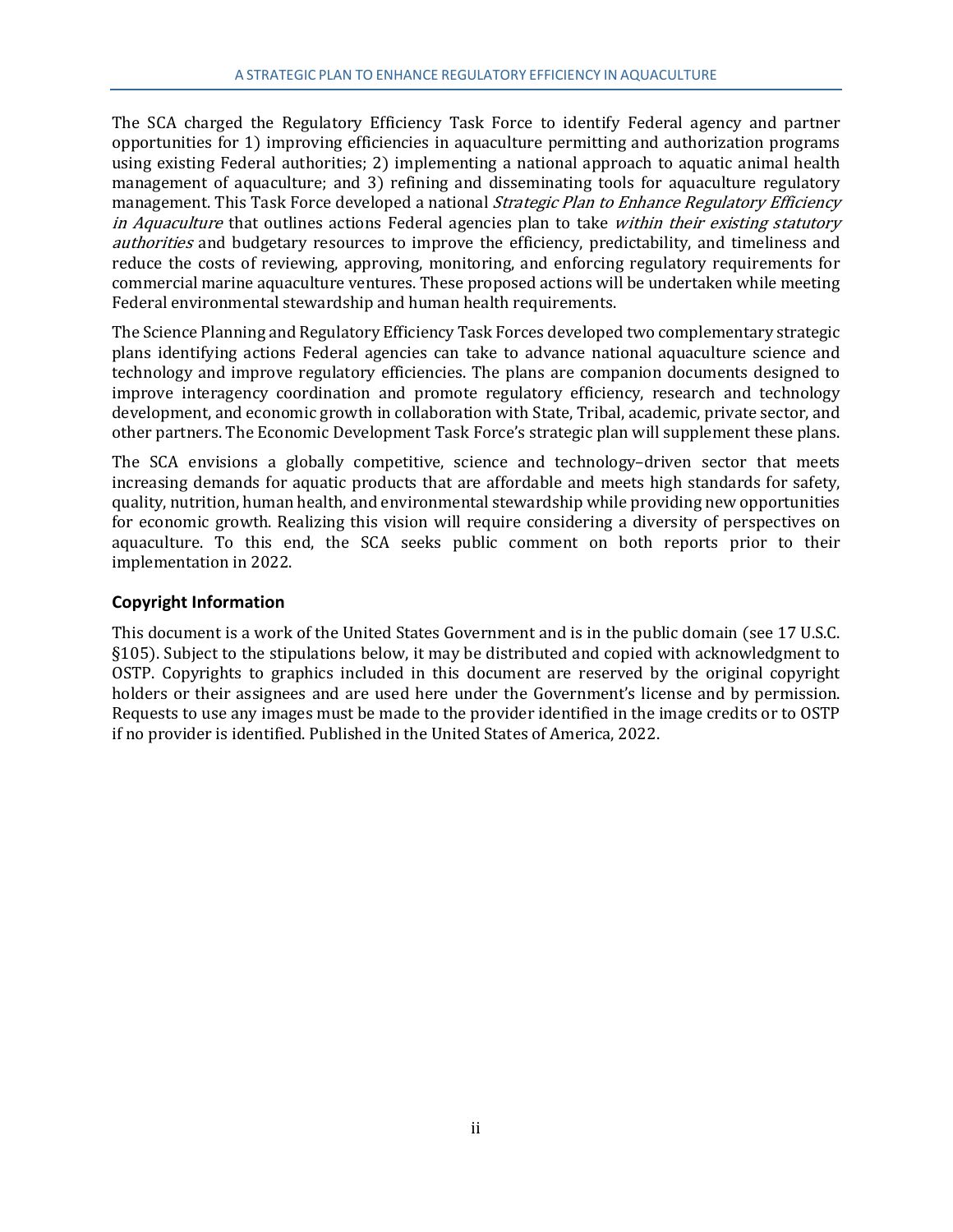#### **NATIONAL SCIENCE & TECHNOLOGY COUNCIL**

#### **Chair**

Alondra Nelson, Deputy Director for Science and Society, Performing the Duties of Director, Office of Science and Technology Policy

#### Executive Director (Acting)

Kei Koizumi, Principal Deputy Director for Policy, OSTP

#### **SUBCOMMITTEE ON AQUACULTURE**

| <b>Co-Chairs</b>          | <b>Executive Secretaries</b> |
|---------------------------|------------------------------|
| Paul Doremus, NOAA        | Caird Rexroad, USDA          |
| Jeffrey Silverstein, USDA | Gabriela McMurtry, NOAA      |
| Deerin Babb-Brott, OSTP   |                              |

# **Members**

Carlos Gonzalez, DOC/NIST Wynne Miller, EPA Connor Jennings, OMB Laura Lorenzoni, NASA Jennifer Matysczak, HHS/FDA Kim Miller, OMB

Jenny Molloy, EPA Barbara Montwill, HHS/FDA Michael Rubino, DOC/NOAA Thomas Smith, DoD/USACE Tina Wong, U.S. Department of State Rebecca Wintering, U.S. Department of State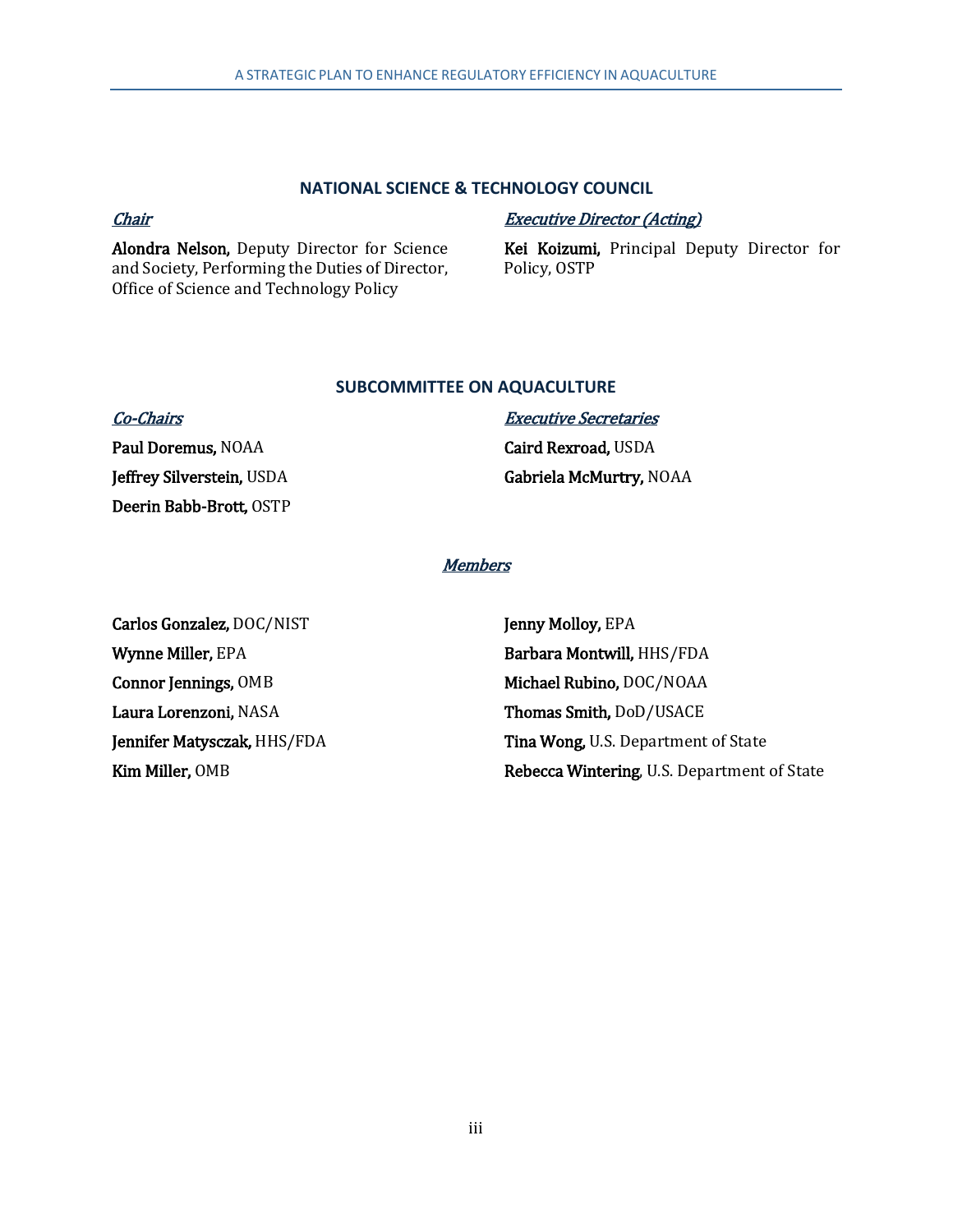#### **REGULATORY EFFICIENCY TASK FORCE**

Kristine Cherry, DOC NOAA, Chair Kim Miller, OMB Allan Brown, DOI USFWS Jennifer Molloy, EPA Paul Lewis, USDA AMS Jennifer Moyer, USACE Kathleen Hartman, USDA APHIS Barbara Montwill, FDA Jennifer Matysczak, FDA Michael Rubino, DOC NOAA Brianne McGuffie, USACE Charles Williams, USDA FSIS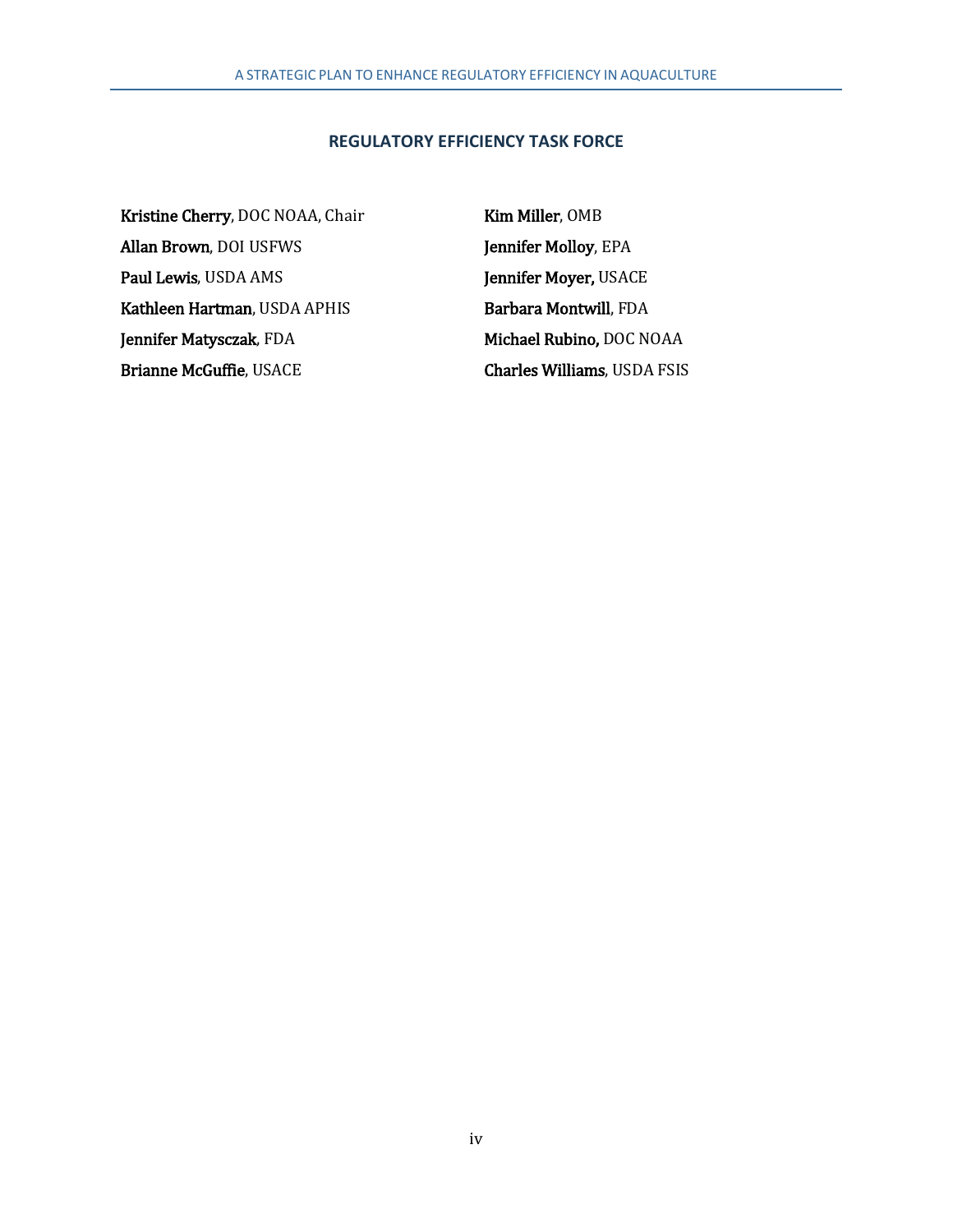# **Contents**

| Goal 1. Improve Efficiencies in Aquaculture Permitting and Authorization Programs  4                                                                                                              |
|---------------------------------------------------------------------------------------------------------------------------------------------------------------------------------------------------|
| Objective 1.1: Expand the range of aquaculture activities authorized under general permits and                                                                                                    |
|                                                                                                                                                                                                   |
|                                                                                                                                                                                                   |
|                                                                                                                                                                                                   |
| Objective 1.2: Maintain and update State-by-State information on shellfish farming requirements.                                                                                                  |
| Objective 1.3: Establish regional interagency coordinating groups and processes for<br>implementation of permits and authorizations for aquaculture in Federal waters 8                           |
| Objective 1.4: Improve aquaculture-specific outreach on the NPDES program and continue to<br>provide information on the water quality risks associated with aquatic animal production11           |
| Objective 1.5: Establish a clear and transparent Federal process for ensuring the safety of                                                                                                       |
| Goal 2. Implement a National Approach to Aquatic Animal Health Management of Aquaculture  13                                                                                                      |
|                                                                                                                                                                                                   |
| Objective 2.2: Work with partners and stakeholders to update and establish proficient, efficient,<br>and equivalent standards or guidelines for diagnostics and inspections of aquatic animals 14 |
| Objective 2.3: Improve efficiencies obtaining legal marketing status for drugs, food additives for                                                                                                |
| Objective 2.4: Review and clarify guidance for domestic movement of live aquatic animals across                                                                                                   |
| Objective 2.5: Develop surveillance strategies and emergency response plans for priority aquatic                                                                                                  |
| Objective 2.6: Clarify and define Federal agency roles in aquatic animal health                                                                                                                   |
| Objective 2.7: Establish standard operating procedures for agency communication and points of<br>contact for Federal and State agencies involved in the movement (import/export) of aquatic       |
|                                                                                                                                                                                                   |
| Objective 3.1: Identify additional science information needed to inform Federal and State permit                                                                                                  |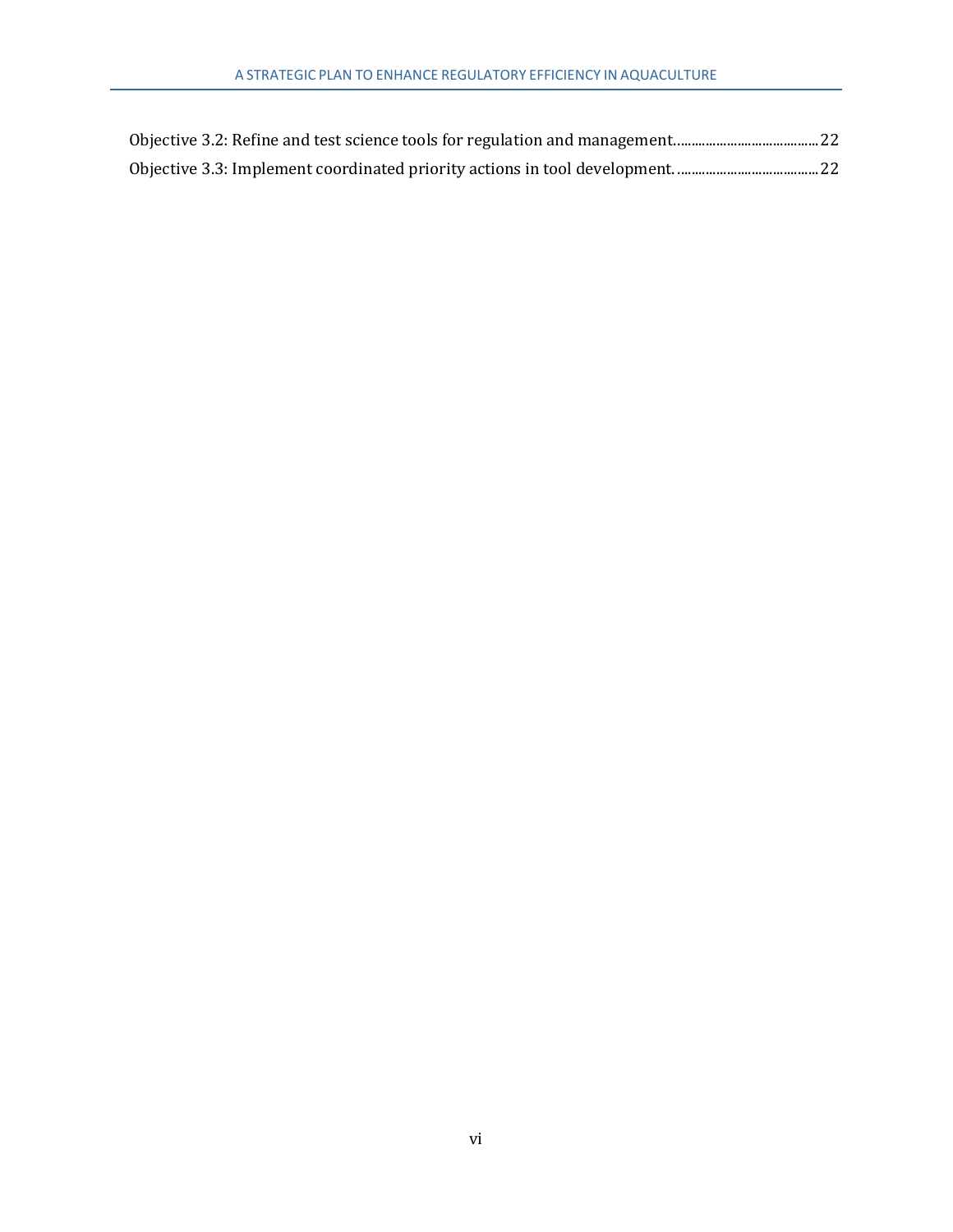# <span id="page-7-0"></span>**Abbreviations and Acronyms**

| <b>AFWA</b>  | Association of Fish and Wildlife<br>Agencies               |  |
|--------------|------------------------------------------------------------|--|
| <b>AADAP</b> | <b>Aquatic Animal Drug Approval</b><br>Partnership (USFWS) |  |
| AMA          | Aquaculture management area                                |  |
| <b>APHIS</b> | Animal and Plant Health Inspection<br>Service (USDA)       |  |
| <b>AMS</b>   | <b>Agricultural Marketing Service</b><br>(USDA)            |  |
| <b>ARS</b>   | <b>Agricultural Research Service</b><br>(USDA)             |  |
| <b>BOEM</b>  | <b>Bureau of Ocean Energy</b><br>Management (DOI)          |  |
| <b>BSEE</b>  | Bureau of Safety and Environmental<br>Enforcement (DOI)    |  |
| <b>CAHPS</b> | Comprehensive Aquaculture Health<br>Program Standards      |  |
| <b>CIS</b>   | Comprehensive and integrated<br>surveillance               |  |
| <b>CVB</b>   | <b>Center for Veterinary Biologics</b><br>(USDA-APHIS)     |  |
| <b>CVM</b>   | <b>Center for Veterinary Medicine</b><br>(FDA)             |  |
| <b>CWA</b>   | Clean Water Act                                            |  |
| <b>DOC</b>   | U.S. Department of Commerce                                |  |
| EEZ          | Exclusive Economic Zone                                    |  |
| <b>EFH</b>   | <b>Essential Fish Habitat</b>                              |  |
| EPA          | <b>Environmental Protection Agency</b>                     |  |
| <b>ESA</b>   | <b>Endangered Species Act</b>                              |  |
| <b>FDA</b>   | Food and Drug Administration                               |  |
| <b>FSIS</b>  | <b>Food Safety Inspection Service</b><br>(USDA)            |  |
| <b>FWCA</b>  | Fish and Wildlife Coordination Act                         |  |
| <b>GAO</b>   | <b>General Accountability Office</b>                       |  |
| <b>GP</b>    | General permit                                             |  |
| <b>GRAS</b>  | Generally recognized as safe                               |  |

| IP           | Individual permit                                                  |
|--------------|--------------------------------------------------------------------|
| ISSC         | Interstate Shellfish Sanitation<br>Conference                      |
| <b>MMPA</b>  | <b>Marine Mammals Protection Act</b>                               |
| MOU          | Memorandum of understanding                                        |
| <b>MSA</b>   | Magnuson-Stevens Fishery<br><b>Conservation and Management Act</b> |
| <b>NAAHP</b> | National Aquatic Animal Health Plan                                |
| <b>NEPA</b>  | National Environmental Policy Act                                  |
| <b>NOAA</b>  | National Oceanic and Atmospheric<br>Administration                 |
| <b>NPDES</b> | National Pollutant Discharge<br><b>Elimination System</b>          |
| <b>NPS</b>   | National Permit System                                             |
| NSF          | National Science Foundation                                        |
| <b>NRCS</b>  | <b>Natural Resources Conservation</b><br>Service (USDA)            |
| <b>NSTC</b>  | National Science and Technology<br>Council                         |
| <b>NWP</b>   | Nationwide permit                                                  |
| <b>OCSLA</b> | <b>Outer Continental Shelf Lands Act</b>                           |
| OIE          | World Organisation on Animal<br>Health                             |
| OMB          | Office of Management and Budget                                    |
| OSTP         | Office of Science and Technology<br>Policy                         |
| <b>PGP</b>   | Programmatic general permit                                        |
| <b>RGP</b>   | Regional general permit                                            |
| RHA          | <b>Rivers and Harbors Act</b>                                      |
| <b>RUE</b>   | Right of use and easement                                          |
| <b>SCA</b>   | Subcommittee on Aquaculture                                        |
| SIP          | <b>Seafood Inspection Program</b><br>(NOAA)                        |
| U.S.         | <b>United States</b>                                               |
| <b>USACE</b> | United States Army Corps of<br>Engineers                           |
|              |                                                                    |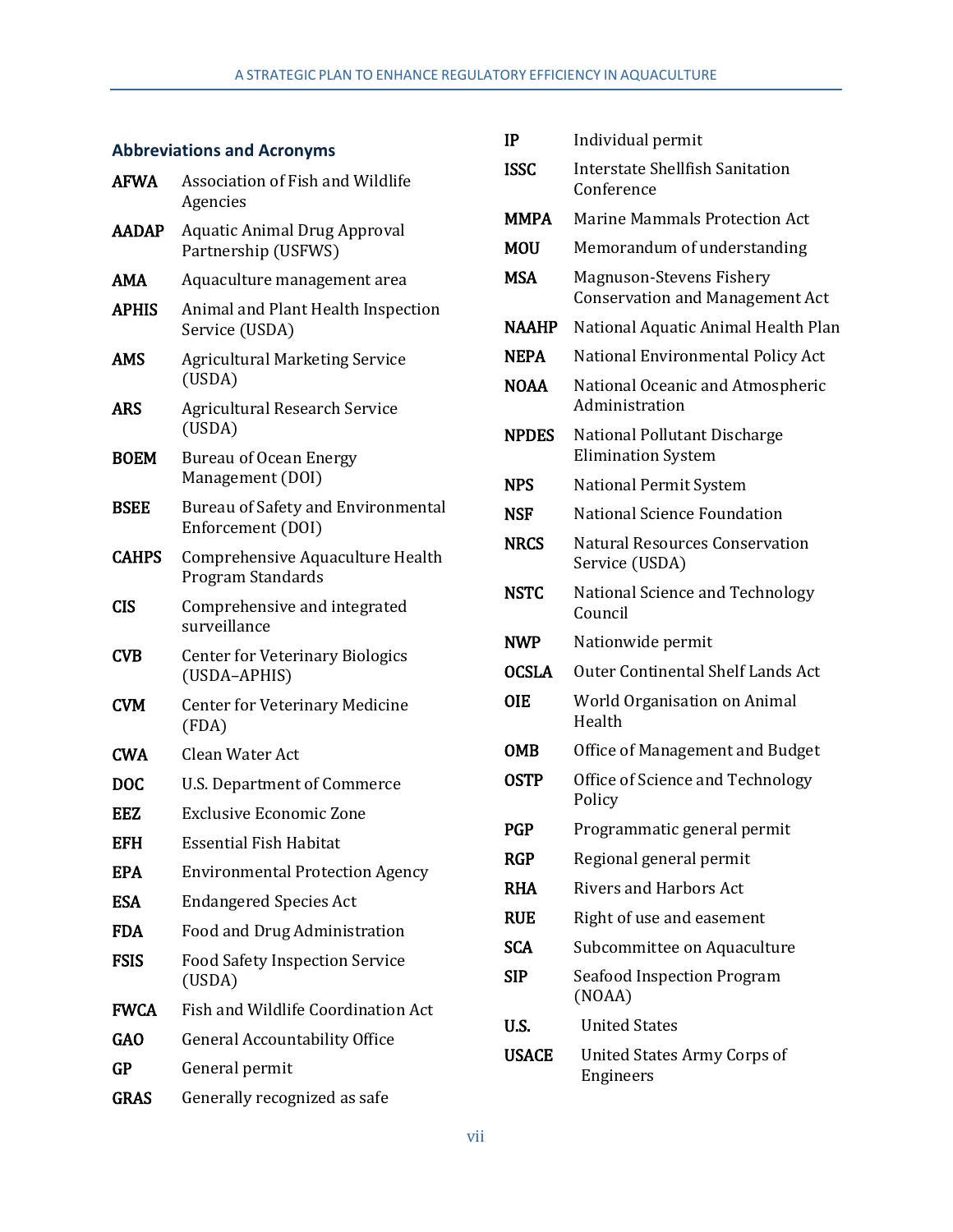| <b>USFWS</b> | United States Fish and Wildlife |
|--------------|---------------------------------|
|              | Service (DOI)                   |

| United States Geological Survey |  |  | <b>USGS</b> |
|---------------------------------|--|--|-------------|
|---------------------------------|--|--|-------------|

- VS Veterinary Services (USDA–APHIS)
- USDA United States Department of Agriculture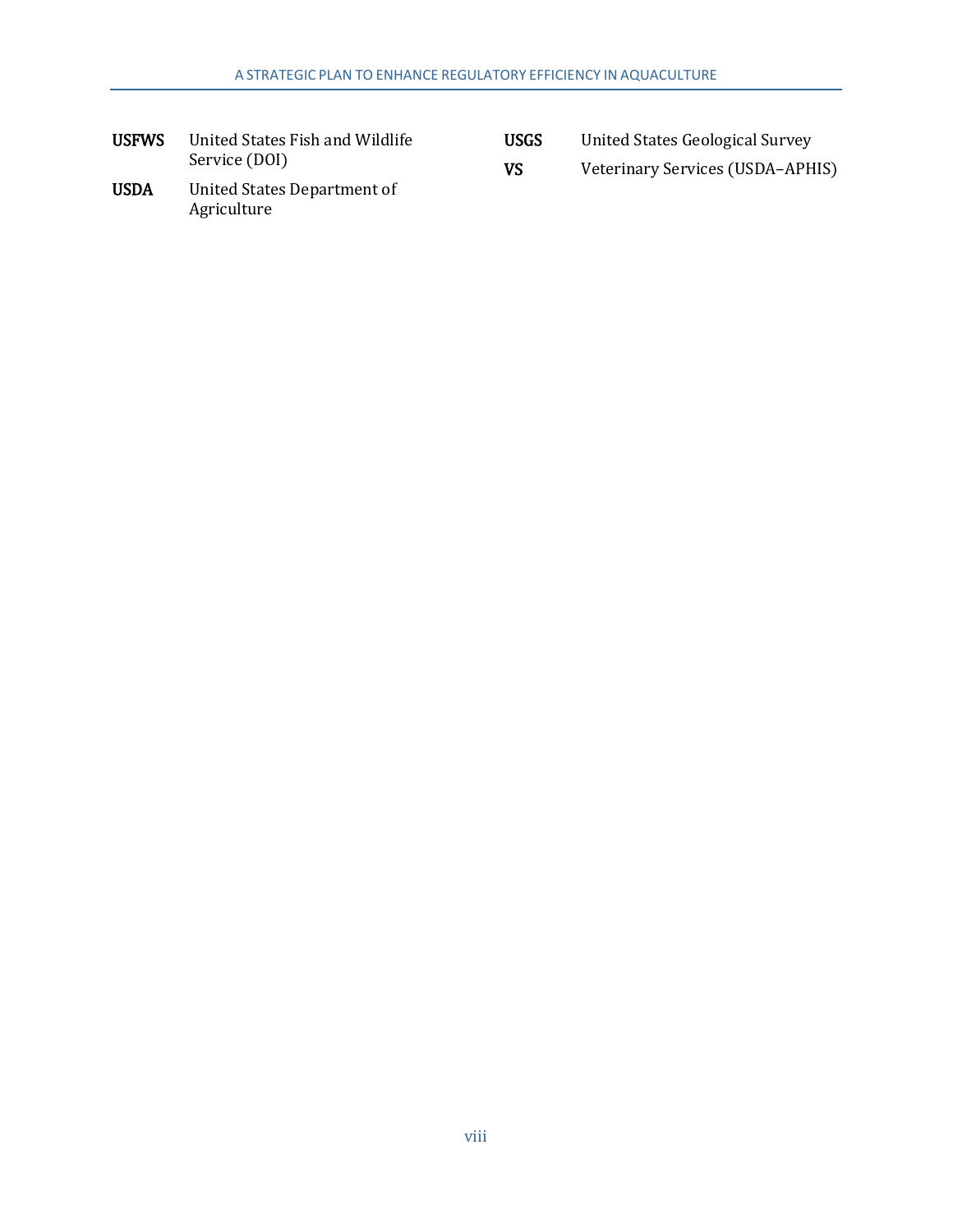#### <span id="page-9-0"></span>**Executive Summary**

j

A Strategic Plan to Enhance Regulatory Efficiency in Aquaculture (the plan) outlines actions that Federal agencies plan to take within their existing statutory authorities and budgetary resources to improve efficiency, predictability, and timeliness, and reduce the costs of reviewing, approving, monitoring, and enforcing permits and other regulatory requirements for marine commercial aquaculture ventures. The plan describes key interagency and Federal-State issues concerning aquaculture regulation, as well as science and technology needs to facilitate more efficient State and Federal aquaculture management actions. These proposed actions are intended to be undertaken in the context of environmental stewardship, human health, and other Federal requirements.

The Regulatory Efficiency Task Force of the Subcommittee on Aquaculture (SCA) prepared this plan. The SCA is a statutory subcommittee of Federal agency representatives that operates under the Committee on Environment of the National Science and Technology Council (NSTC) under the Office of Science and Technology Policy (OSTP) in the Executive Office of the President [National Aquaculture Act of 1980 (Public Law 96-362. 94 Stat. 1198, 16 U.S.C. 2801, et seq.) and National Aquaculture Improvement Act of 1985 (Public Law 99-198, 99 Stat. 1641)]. In February 2019, the SCA established a Regulatory Efficiency Task Force and charged it with developing a new work plan for interagency coordination to improve regulatory efficiency. The SCA also established a Science Planning Task Force and charged it with documenting Federal science and technology opportunities and priorities for aquaculture by revising and updating the National Strategic Plan for Federal Aquaculture Research (2014–2019). The two plans are companion documents. Lastly, the SCA established an Economic Development Task Force and charged it with developing a strategic plan for economic development through aquaculture. The plan from this Task Force will supplement the two other Task Forces' plans.

U.S. aquaculture producers use environmentally efficient farming systems, with modest space and freshwater requirements, which have low carbon footprints and provide restorative ecosystem services, particularly seaweed and shellfish farming.[1](#page-9-1),[2](#page-9-2),[3,](#page-9-3)[4,](#page-9-4)[5](#page-9-5),[6](#page-9-6) Strategically expanding aquaculture will complement fisheries and terrestrial food production to ensure global food security for future generations, increase our capacity to mitigate the effects of climate change, and provide jobs in rural, urban, coastal, and tribal communities.

The U.S. aquaculture industry is well positioned to expand using a wide variety of responsible farming and production methods to grow finfish, shellfish, algae, and plants on land and in

<span id="page-9-1"></span><sup>1</sup> Lester, S.E., J.M. Stevens, R.R. Gentry, C.V. Kappel, T.W. Bell, C.J. Costello, S.D. Gaines, D.A. Kiefer, C.C. Maue, J.E. Rensel, R.D. Simons, L. Washburn, and C. White. 2018b. Marine spatial planning makes room for offshore aquaculture in crowded coastal waters. Nature Communications, 9:945. DOI:10.1038/s41467-018-03249-1

<span id="page-9-2"></span><sup>2</sup> Rust. M.B, K.H. Amos, A.L. Bagwill, L.M. Juarez, C.S.Price, J.A. Morris, and M.C. Rubino. Environmental performance of netpen aquaculture in the United States. Fisheries 39 (2014).

<span id="page-9-3"></span><sup>3</sup> Froehlich, H. E., Runge, C. A., Gentry, R. R., Gaines, S. D., & Halpern, B. S. (2018). Comparative terrestrial feed and land use of an aquaculture-dominant world. Proceedings of the National Academy of Sciences, 115(20), 5295–5300. www.pnas.org/cgi/doi/10.1073/pnas.1801692115

<span id="page-9-4"></span><sup>4</sup> Hilborn, Ray, Jeannette Banobi, Stephen J Hall, Teresa Pucylowski, and Timothy E Walsworth. 2018. The environmental cost of animal source foods. Front Ecol Environ 16(6): 329–335, doi: 10.1002/fee.1822

<span id="page-9-5"></span><sup>5</sup> Bricker, S.B., Ferreira, J.G., Zhu, C., Rose, J.M., Galimany, E., Wikfors, G. Saurel, C., Miller, R.L., Wands, J., Trowbridge, P., Grizzle, R., Wellman, K., Rheault, R., Steinberg, J., Jacob, A., Davenport, E.D., Ayvazian, S., Chintala, M., & Tedesco, M.A. (2017). Role of shellfish aquaculture in the reduction of eutrophication in an urban estuary. Environmental Science & Technology, 52(1): 173–183.

<span id="page-9-6"></span><sup>6</sup> Asplin L, Boyd A, Ellis T, Keeley NB, Mober O, Burgetz I, Engler C, Falconer L, Focken U, Gresfsrud ES, et al. 2020. Working group on environmental interaction of aquaculture (WGEIA). Copenhagen (Denmark): International Council for the Exploration of the Sea. 2(112). [accessed 2021 Jul 12]. http://doi.org/10.17895/ices.pub.7619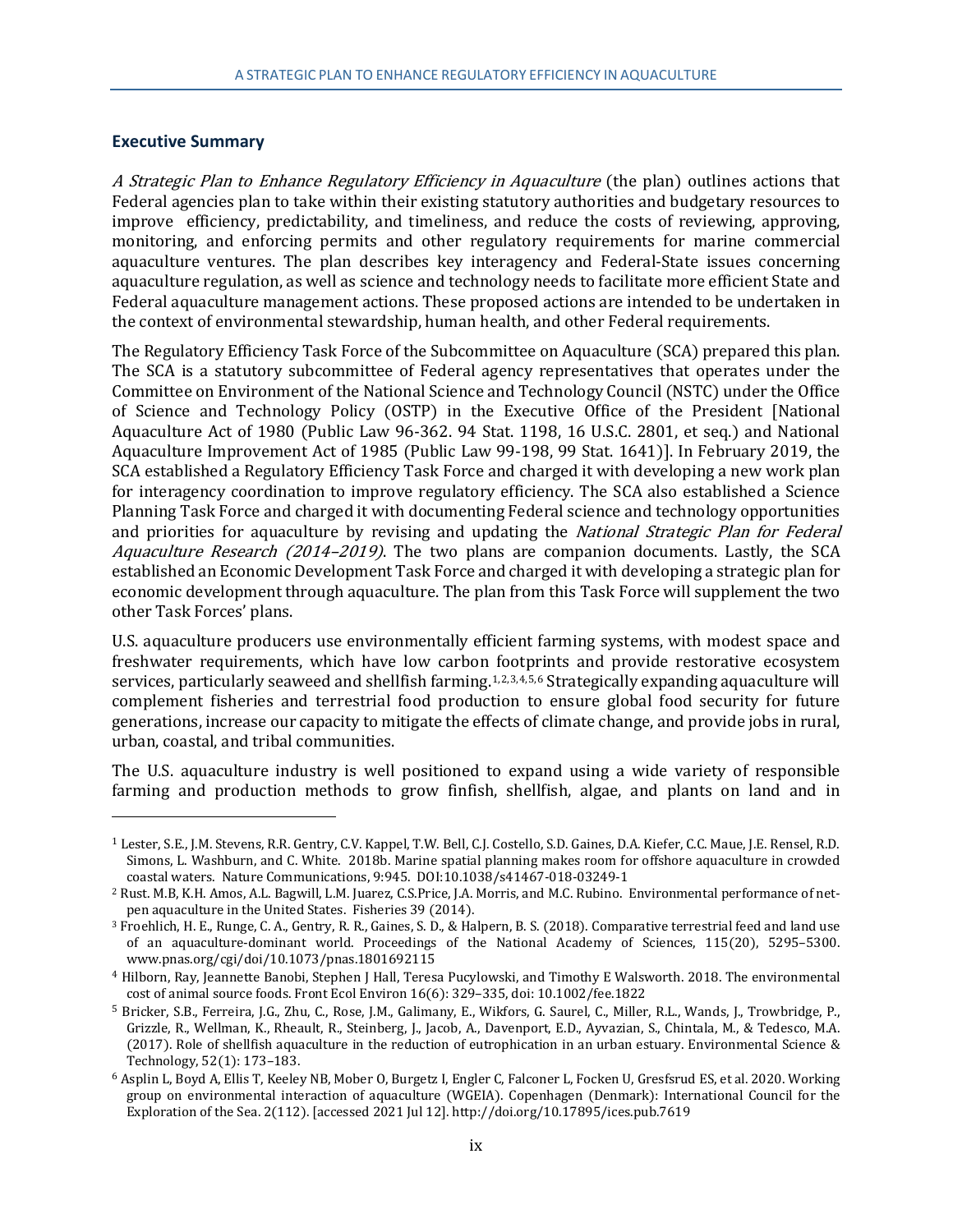freshwater, estuarine, and marine waterbodies. Despite this, U.S. aquaculture production has been relatively static for the past decade. The constraints to increased production are outlined in several national reports. Regulatory uncertainty is one of the key factors discouraging investment in seafood farming in the United States.<sup>[7,](#page-10-0) [8](#page-10-1)</sup>

As outlined in this report and elsewhere, Federal agencies have made significant progress working with States and industry to create a more efficient regulatory process for aquaculture.<sup>9</sup> Nevertheless, the regulatory framework for aquaculture is complex, involving multiple jurisdictions, laws, regulations, and agencies that aim to protect public health, conserve environmental resources, and regulate commerce. These laws and regulations were enacted to serve important public purposes. However, the multiple Federal and State approvals required to farm seafood create time-consuming and costly processes and an unclear operating environment for aquaculture businesses. The objective of the plan is to create a more efficient, timely, coordinated, and structured regulatory process, while at the same time fulfilling critical conservation, public health, and other legal **requirements.**<br>WORLD CAPTURE FISHERIES AND AQUACULTURE PRODUCTION





This plan identifies the following goals:

j

Goal 1. Improve Efficiencies in Aquaculture Permitting and Authorization Programs

- <span id="page-10-2"></span><sup>9</sup> U.S. Government Accountability Office. (February 2019) Army Corps of Engineers, Information on Shellfish Aquaculture Permitting Activities. Publication No. 19-145. Retrieved from[: https://www.gao.gov/assets/700/697024.pdf](https://www.gao.gov/assets/700/697024.pdf)
- <span id="page-10-3"></span><sup>10</sup> Food and Agriculture Organization (2018) The State of World Fisheries and Aquaculture 2018—Meeting the sustainable development goals. Rome: FAO. License CC BY-NC-SA 3.0 IGO.

<span id="page-10-0"></span><sup>7</sup> National Research Council, Aquaculture in the United States: Constraints and Opportunities, Washington D.C.: National Academy Press (1978); National Research Council, Marine Aquaculture Opportunities for Growth, Washington D.C.: National Academy Press (1992); U.S. Commission on Ocean Policy, An Ocean Blueprint for the 21st Century (2004) Washington, D.C.: USCOP.

<span id="page-10-1"></span><sup>&</sup>lt;sup>8</sup> C.R. Engle and N. Stone. Competitiveness of U.S. Aquaculture Within the Current U.S. Regulatory Framework. *Aquacult* Econ Manag 2013;17:251–280; G. Knapp and M. Rubino. The Political Economics of Marine Aquaculture in the United States. Rev Fish Sci Aquacult 2016;24:213–229.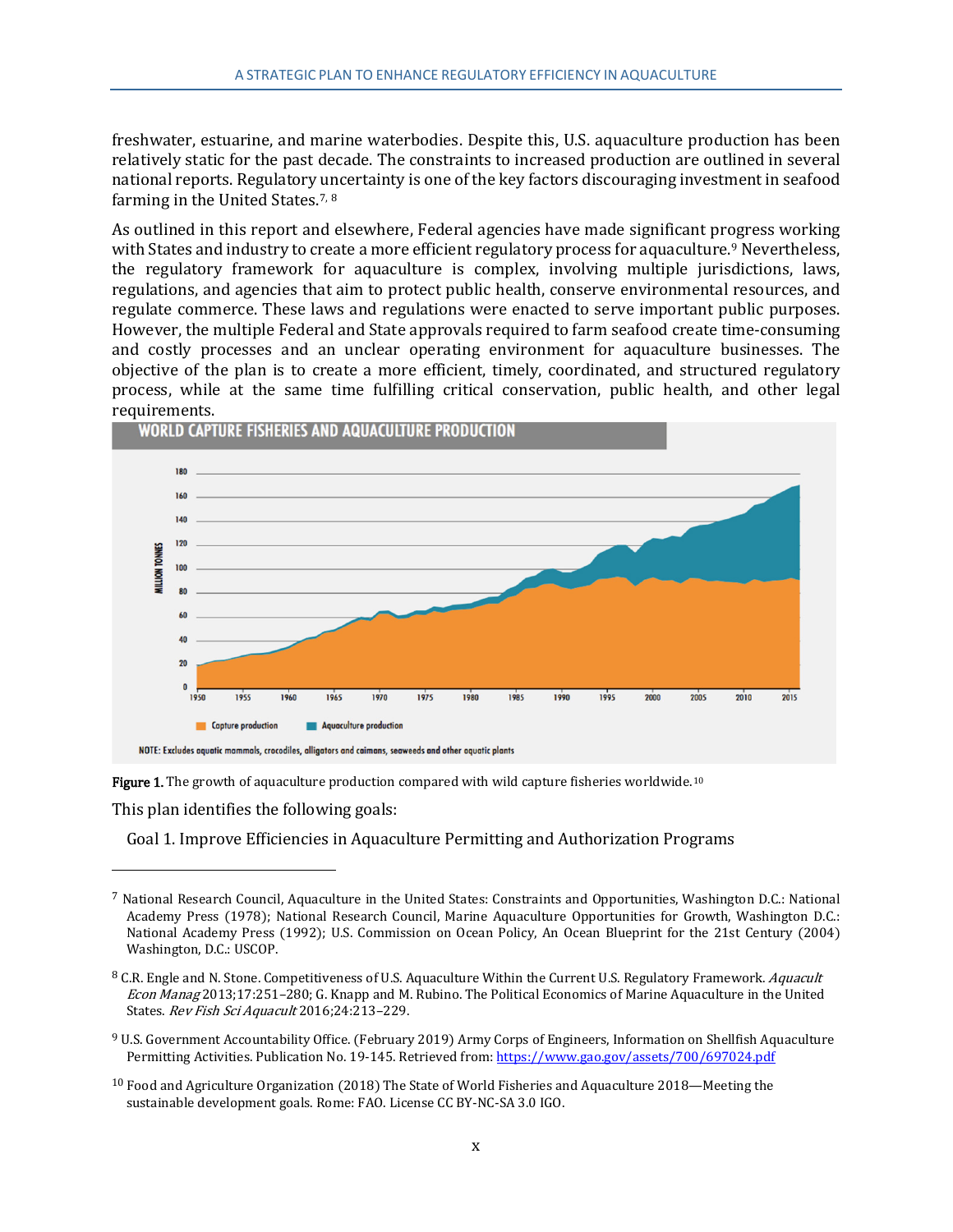Goal 2. Implement a National Approach to Aquatic Animal Health Management of Aquaculture

Goal 3. Refine, Develop, and Disseminate Tools for Aquaculture Regulatory Management

These strategic goals will help Federal agencies build an interagency collaborative regulatory framework to meet the Nation's aquaculture priorities through coordination with the OSTP/NSTC. These goals will also ensure aquaculture facilities continue to meet all applicable environmental, public health, and other Federal requirements. This report outlines objectives under each goal that Federal agencies have identified as feasible to implement over the next few years.

The plan is not intended to be comprehensive. The plan does not lay out every Federal regulation or outline all State regulatory programs that may pertain to aquaculture. Instead, it focuses on creating efficiencies in the process of obtaining the critical Federal permits and approvals required for aquaculture, particularly requirements administered by more than one Federal agency. The plan also focuses on regulations cited as major costs or impediments by industry, and information and tools that can facilitate Federal agency permitting and oversight of the aquaculture industry. The States also play a critical role in most aquaculture permitting. Although this document outlines measures that can be taken to assist States to positively collaborate with Federal agencies, it does not attempt to set State policy or strategy.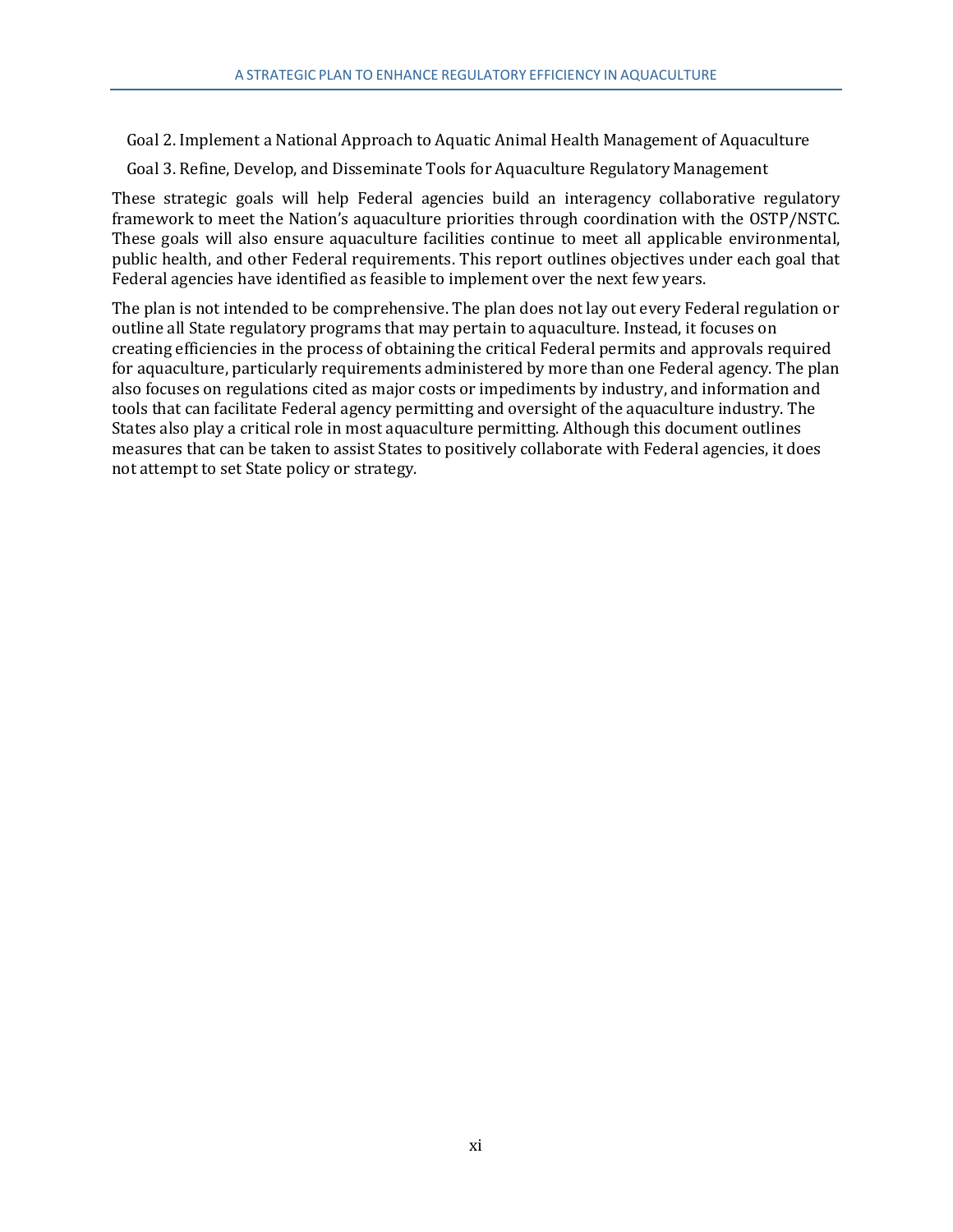#### <span id="page-12-0"></span>**Introduction**

A Strategic Plan to Enhance Regulatory Efficiency in Aquaculture (the plan) outlines actions that Federal agencies plan to take *within their existing statutory authorities* and budgetary resources to improve efficiency, predictability, and timeliness, and reduce the costs of reviewing, approving, monitoring, and enforcing permits and other regulatory requirements for commercial aquaculture ventures. To do so, the plan describes key interagency and Federal-State issues raised by the aquaculture sector's regulatory framework, and outlines science and technology needs to facilitate more efficient State and Federal aquaculture management actions. These proposed actions are intended to be undertaken in the context of environmental stewardship, human health, and other Federal requirements.

Done responsibly, aquaculture is good for people, the economy, and the planet. Seafood, wild or farmed, is one of the best sources of nutrients essential for human health and well-being.[11](#page-12-1) Given limits to terrestrial agriculture and commercial fishing, farming of seafood will be critical to providing protein to a growing global population.[12](#page-12-2) Aquaculture is also one of the most environmentally efficient ways to produce food (efficient use of feed, takes up little space, low carbon footprint, and some forms of aquaculture help to restore ecosystems).[13,](#page-12-3)[14](#page-12-4) Thus, expanded use of aquaculture will be an essential element of food systems designed to reduce and mitigate the effects of climate change.[15](#page-12-5) As half of the world's seafood supply, aquaculture is also an inseparable part of broader seafood policy. The market and supply chain disruptions caused by the Coronavirus pandemic point to the need to expand options for local seafood supply and jobs especially in hard hit and underserved rural communities. Like any human activity, seafood farming can have negative environmental and social effects. However, much has been learned during the past thirty years to farm seafood sustainably and safely within the context of informed regulatory regimes to maintain healthy oceans.<sup>[16](#page-12-6),[17,](#page-12-7)[18](#page-12-8)</sup>

The Regulatory Efficiency Task Force of the Subcommittee on Aquaculture (SCA) prepared this plan. The SCA is a statutory subcommittee composed of Federal agency representatives that operates under the Committee on Environment of the National Science and Technology Council (NSTC) under the Office of Science and Technology Policy (OSTP) in the Executive Office of the President [National Aquaculture Act of 1980 (Public Law 96-362, 94 Stat. 1198, 16 U.S.C. 2801, et seq.) and National Aquaculture Improvement Act of 1985 (Public Law 99-198, 99 Stat. 1641)]. In October 2018, the SCA established a Regulatory Efficiency Task force and charged it with developing a new work plan for interagency coordination to improve regulatory efficiency. The SCA also established a Science Planning Task Force and charged it with documenting Federal science and technology opportunities and priorities for aquaculture by revising and updating the *National Strategic Plan for Federal* Aquaculture Research (2014–2019). The two plans are companion documents. The research plan includes introductory sections defining and describing aquaculture and the current status of the industry in the United States. Lastly, the SCA established an Economic Development Task Force and charged it with developing a strategic plan for economic development through aquaculture. The

<span id="page-12-1"></span><sup>11</sup> <https://doi.org/10.1016/j.plefa.2019.10.002>

<span id="page-12-2"></span><sup>12</sup> <http://www.fao.org/3/ca9229en/ca9229en.pdf>

<span id="page-12-3"></span><sup>13</sup> <https://www.tandfonline.com/doi/full/10.1080/03632415.2014.966818>

<span id="page-12-4"></span><sup>14</sup> <https://www.pnas.org/content/115/20/5295>

<span id="page-12-5"></span><sup>15</sup> <https://www.sciencedirect.com/science/article/pii/S0308597X20309751>

<span id="page-12-6"></span><sup>16</sup> <https://www.nature.com/articles/s43016-020-0127-5>

<span id="page-12-7"></span><sup>17</sup> <https://onlinelibrary.wiley.com/doi/abs/10.1111/faf.12351>

<span id="page-12-8"></span><sup>18</sup> <https://repository.library.noaa.gov/view/noaa/2712>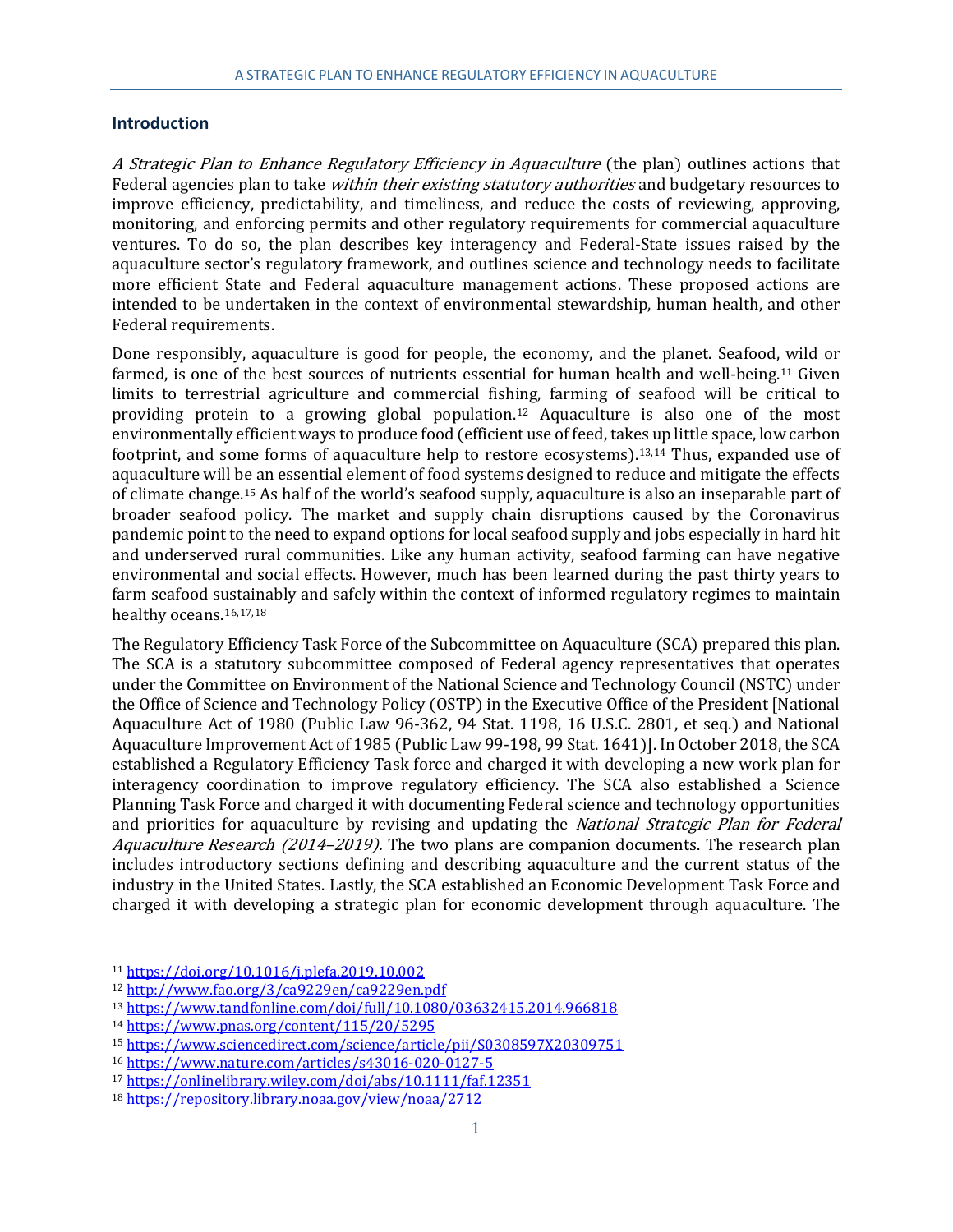National Aquaculture Development Plan will use the plans from all three Task Forces for its revision pursuant to the Order.

#### The U.S. national policy on aquaculture (from the National Aquaculture Act of 1980) states:

"Congress declares that aquaculture has the potential for reducing the United States trade deficit in fisheries products, for augmenting existing commercial and recreational fisheries, and for producing other renewable resources, thereby assisting the United States in meeting its future food needs and contributing to the solution of world resource problems. It is, therefore, in the national interest, and it is the national policy, to encourage the development of aquaculture in the United States."[19](#page-13-0)

The rationale for domestic aquaculture production includes the following key drivers: $20,21$  $20,21$ 

- Federal nutrition guidelines recommend that Americans increase their seafood consumption.
- Although domestic wild capture fisheries could provide some increased seafood production, most increases in seafood production nationally and globally will come from aquaculture.
- Aquaculture creates job and business opportunities from working waterfronts to the agricultural heartland.
- Expanding domestic production of seafood will enhance national food and seafood security. By value, nearly 90 percent of the seafood we eat comes from abroad; more than half of it from aquaculture[.22](#page-13-3)
- In the context of global food systems, aquaculture is one of the most resource-efficient ways to produce animal protein.<sup>[23](#page-13-4),[24](#page-13-5)</sup> With limited arable land and fresh water, human populations will increasingly turn to the ocean and to technologies that efficiently use space, water, and nutrients to source food.[25](#page-13-6)

The U.S. aquaculture industry is well positioned to expand using a wide variety of responsible farming and production methods to grow finfish, shellfish, algae, and plants on land and in freshwater, estuarine, and marine water bodies. Despite this, U.S. aquaculture production has been relatively static for the past decade. The constraints to growth are outlined in several national reports.[26](#page-13-7) Uncertainty in the regulatory process is cited as one of the key factors discouraging investment in seafood farming in the United States.<sup>[27](#page-13-8)</sup> The regulatory framework for aquaculture in

<span id="page-13-0"></span><sup>19</sup> National Aquaculture Act of 1980, 16 U.S.C. §2801.

<span id="page-13-1"></span><sup>20</sup> National Aquaculture Act of 1980, 16 U.S.C. §2801.

<span id="page-13-2"></span><sup>21</sup> National Research Council (1978); National Research Council (1992); U.S. Commission on Ocean Policy (2004).

<span id="page-13-3"></span><sup>&</sup>lt;sup>22</sup> The State of World Fisheries and Aquaculture (2018) http://www.fao.org/3/19540EN/i9540en.pdf

<span id="page-13-4"></span><sup>&</sup>lt;sup>23</sup> Froehlich, H. E., Runge, C. A., Gentry, R. R., Gaines, S. D., & Halpern, B. S. (2018). Comparative terrestrial feed and land use of an aquaculture-dominant world. Proceedings of the National Academy of Sciences, 115(20), 5295–5300. www.pnas.org/cgi/doi/10.1073/pnas.1801692115

<span id="page-13-5"></span><sup>&</sup>lt;sup>24</sup> Hilborn, Ray, Jeannette Banobi, Stephen J Hall, Teresa Pucylowski, and Timothy E Walsworth. 2018. The environmental cost of animal source foods. Front Ecol Environ 16(6): 329–335, doi: 10.1002/fee.1822

<span id="page-13-6"></span><sup>&</sup>lt;sup>25</sup> FAO. 2020. The State of World Fisheries and Aquaculture (SOFIA). Rome (Italy): Food and Agriculture Organization of the United Nations. [accessed 2021 Jul 12]. https://doi.org/10.4060/ca9229en

<span id="page-13-7"></span><sup>&</sup>lt;sup>26</sup> National Research Council (1978); National Research Council (1992); U.S. Commission on Ocean Policy (2004).

<span id="page-13-8"></span><sup>&</sup>lt;sup>27</sup> Engle and Stone (2013); also see Knapp G, Rubino M. The Political Economics of Marine Aquaculture in the United States. Rev Fish Sci Aquacult 2016;24:213–229.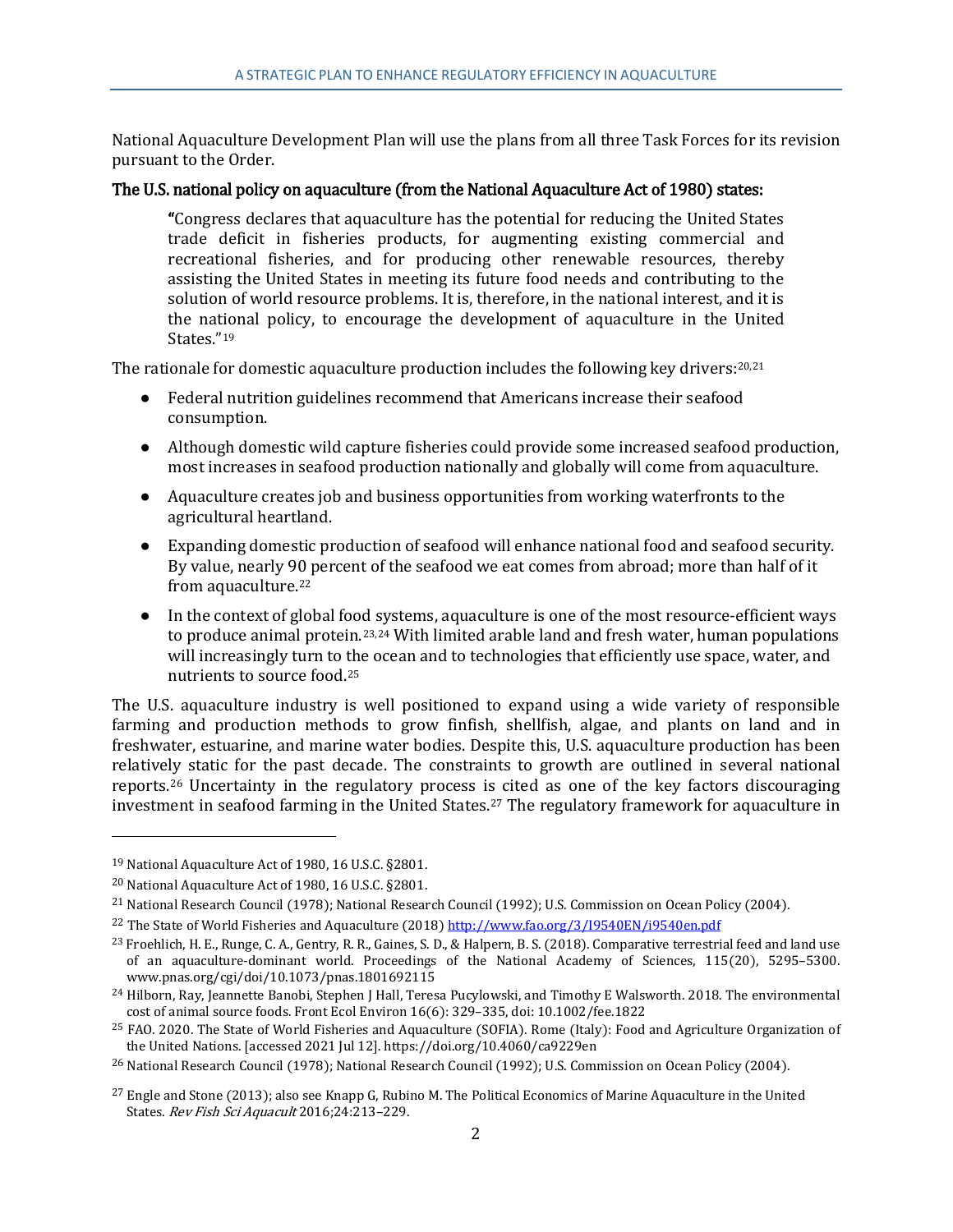the United States is complex, involving multiple jurisdictions, laws, regulations, and agencies that aim to protect public health, conserve environmental resources, and regulate commerce.[28](#page-14-0) These laws and regulations were enacted to serve important public purposes. However, the multiple Federal and State approvals required to farm seafood create time-consuming and costly processes and an uncertain operating environment for aquaculture businesses. As outlined in this report, Federal agencies have made significant progress working with States and industry to create a more efficient regulatory process for aquaculture.[29](#page-14-1) The objective of the plan is to create a more efficient, timely, coordinated, and predicable State and Federal regulatory process, while at the same time fulfilling conservation, public health, and other legal requirements. This plan identifies the following goals:

# Goal 1. Improve Efficiencies in Aquaculture Permitting and Authorization Programs

#### Goal 2. Implement a National Approach to Aquatic Animal Health Management of Aquaculture

#### Goal 3. Refine, Develop, and Disseminate Tools for Aquaculture Regulatory Management

These strategic goals will help State and Federal agencies build an interagency collaborative regulatory framework to meet the Nation's aquaculture priorities through coordination with the OSTP/NSTC. These goals will also ensure aquaculture facilities continue to meet all applicable environmental, public health, and other Federal requirements. This report outlines specific objectives under each of these goals that Federal agencies have identified as feasible to implement.

The plan is not intended to be comprehensive. It focuses on the critical Federal permits and approvals required for aquaculture, requirements administered by more than one Federal agency, regulations cited as major costs or impediments by industry, and information and tools that can facilitate both Federal and State agency permitting and oversight of the aquaculture industry.

Staff from the National Oceanic and Atmospheric Administration (NOAA), an agency of the U.S. Department of Commerce; U.S. Army Corps of Engineers (USACE); U.S. Environmental Protection Agency (EPA); several agencies of the U.S. Department of Agriculture [Animal and Plant Health Inspection Service (APHIS), Agricultural Research Service (ARS), Natural Resource Conservation Service (NRCS), Agricultural Marketing Service (AMS), and Food Safety and Inspection Service (FSIS)]; the Department of the Interior's U.S. Fish and Wildlife Service (USFWS); U.S. Food and Drug Administration (FDA); and Office of Management and Budget (OMB) participated in drafting the plan

<span id="page-14-0"></span><sup>&</sup>lt;sup>28</sup> For an overview of laws and regulations applicable to aquaculture see https://www.ars.usda.gov/SCA/factsheet.html. For water discharge requirements see [https://www.epa.gov/npdes/npdes-aquaculture-permitting.](https://www.epa.gov/npdes/npdes-aquaculture-permitting) For an overview of net pen fish farming regulations see Rust M, et. al. Environmental Performance of Marine Net-Pen Aquaculture in the United States. Fisheries 2014;39:508-524 and Fisheries and Oceans Canada and the National Oceanographic and Atmospheric Administration, "A Joint-Report: Regulatory Regimes for Environmental Management of Marine Net Pen Aquaculture in Canada and the United States" (2018) at [https://www.fisheries.noaa.gov/resource/document/regulatory-regimes-environmental-management-marine-net](https://www.fisheries.noaa.gov/resource/document/regulatory-regimes-environmental-management-marine-net-pen-aquaculture-canada-and)[pen-aquaculture-canada-and.](https://www.fisheries.noaa.gov/resource/document/regulatory-regimes-environmental-management-marine-net-pen-aquaculture-canada-and) For shellfish farming regulations see State-by-State Shellfish Aquaculture Permitting Information (2021) on the NOAA Fisheries website a[t https://www.fisheries.noaa.gov/resource/document/state](https://www.fisheries.noaa.gov/resource/document/state-state-summary-shellfish-aquaculture-leasing-permitting-requirements-2021)[state-summary-shellfish-aquaculture-leasing-permitting-requirements-2021.](https://www.fisheries.noaa.gov/resource/document/state-state-summary-shellfish-aquaculture-leasing-permitting-requirements-2021)

<span id="page-14-1"></span><sup>&</sup>lt;sup>29</sup> U.S. Government Accountability Office (February 2019) "Information on Shellfish Aquaculture Permitting Activities." Publication No. 19-145. Available a[t https://www.gao.gov/assets/700/697024.pdf](https://www.gao.gov/assets/700/697024.pdf)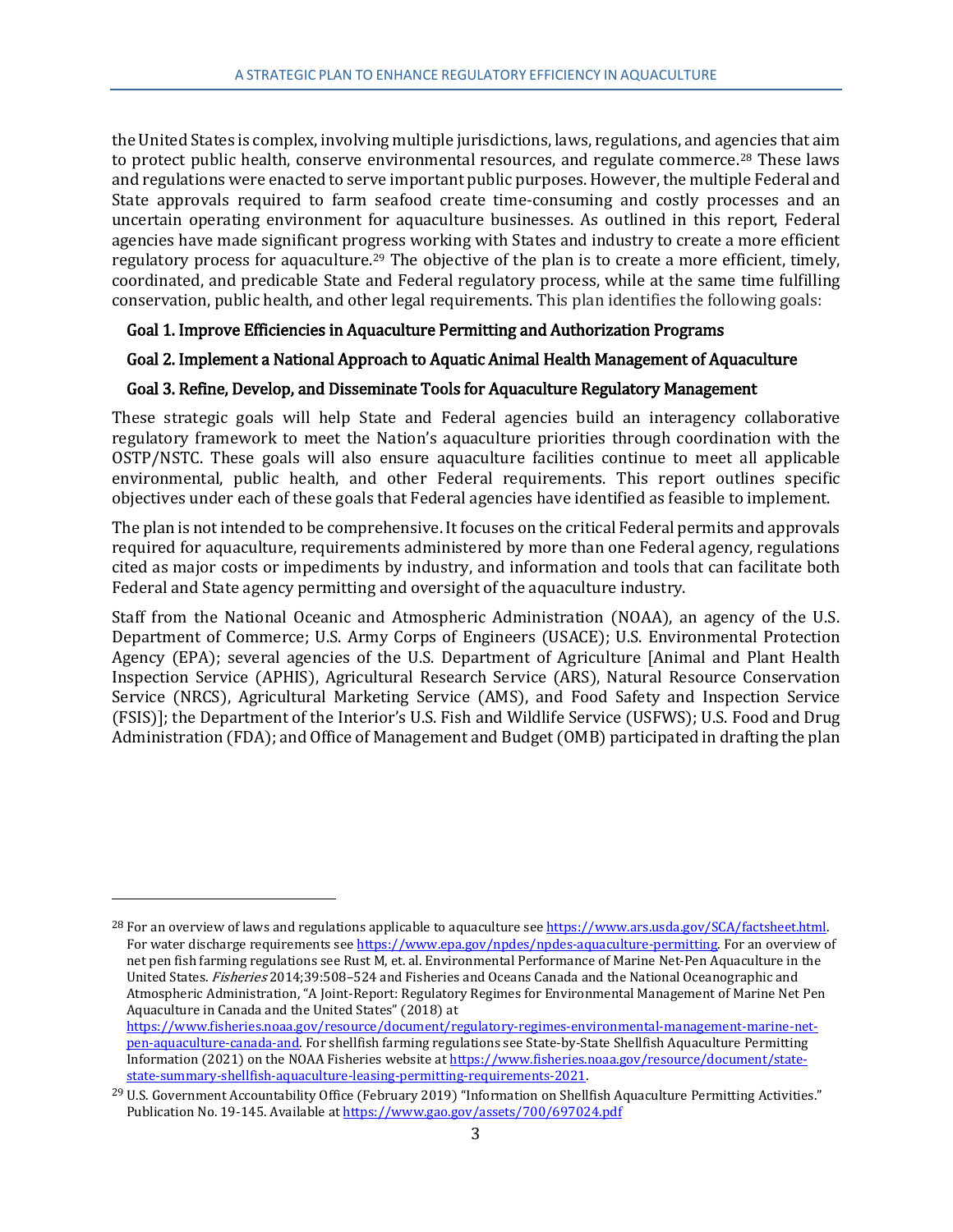

Figure 2. Commercial shellfish aquaculture operations (*Photo: NOAA Fisheries*).

#### <span id="page-15-0"></span>**Goal 1. Improve Efficiencies in Aquaculture Permitting and Authorization Programs**

Navigating application and review processes for multiple local, State,<sup>[30](#page-15-1)</sup> and Federal requirements can be challenging, given the number and variety of current laws, regulations, and administrative protocols that exist. For example, agencies must evaluate the potential conflicts with uses (fishing, recreation, energy production, shipping, etc.) and potential impacts on a range of environmental and socio-economic concerns (water quality, marine ecosystems, wild fish stocks, protected species, habitats, cultural resources, etc.). For applicants, permitting and authorization processes can be timeconsuming, difficult to navigate, and expensive. Once a venture is operational, the permittee is responsible for monitoring and reporting requirements concerning discharge, management measures, aquatic animal health, public health, and other requirements. Although these requirements are necessary to protect public interests, aquaculture operators may have challenges understanding and implementing them.

Federal agencies have taken several actions in recent years to improve interagency coordination and make regulatory processes more efficient. Several of these are noted in the subsections below. Federal agencies intend to work with State and Tribal agencies and others to build on these coordinating efforts and address challenges that affect specific aquaculture sectors and the industry nationwide. Additionally, Federal agencies intend to improve efficiencies in Federal aquaculture permitting and authorization processes, such as expanding the range of aquaculture activities authorized under general permits (discussed below) through programmatic approaches to environmental review and other applicable authorizations.

Efforts to make the permit process and management of permit compliance more efficient (sometimes termed "streamlining") are not intended to eliminate, circumvent, or reduce conservation, environmental stewardship, and public health requirements. In fact, the NSTC's National Strategic Plan for Aquaculture Research is a companion to this Plan and serves to communicate Federal priorities for research and technology development that will facilitate responsible expansion of domestic aquaculture. The intent of enhanced efficiency is to improve coordination across Federal agencies to reduce redundancies and shorten permitting timelines through concurrent rather than consecutive processes.

<span id="page-15-1"></span> $30$  Most aquaculture in the United States is located either on land or in nearshore waters and is subject to both State and Federal laws and regulations.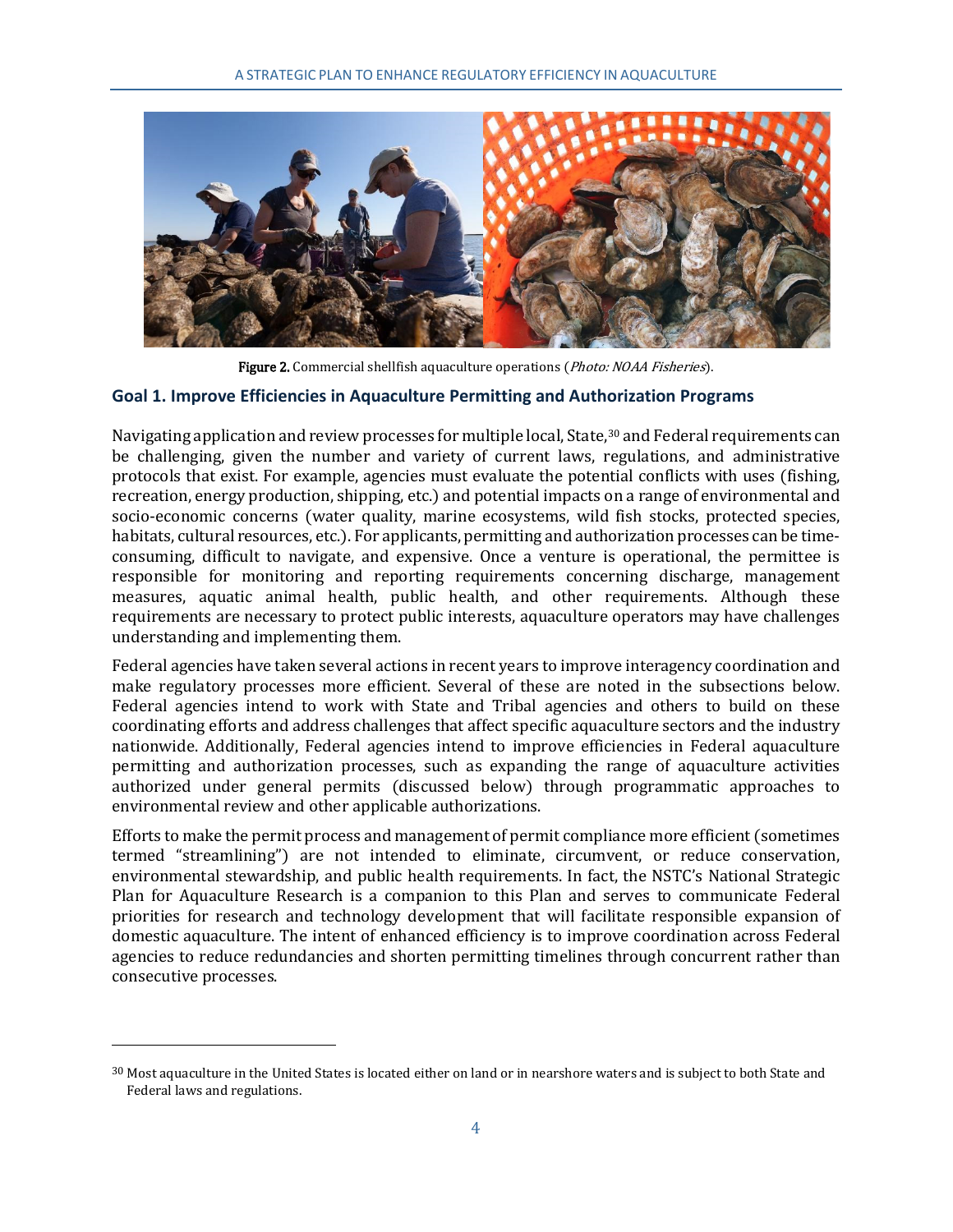To address these challenges, Federal agencies with aquaculture regulatory responsibilities identified six priority areas on which they will work together to improve the efficiency and predictability of aquaculture permitting in State and Federal waters outlined in the objectives that follow.

# <span id="page-16-0"></span>Objective 1.1: Expand the range of aquaculture activities authorized under general permits and through programmatic consultations.

Multiple Federal agencies play a role in authorizing and regulating aquaculture operations, depending on the nature of the operation. The USACE—under section 10 of the Rivers and Harbors Act of 1899 [RHA (33 U.S.C. §403)], as extended to the limits of the outer continental shelf by the Outer Continental Shelf Lands Act {OCSLA [43 U.S.C. §1333(a)(1)]} and section 404 of the Clean Water Act [CWA (33 U.S.C. §1344)]—renders decisions for activities affecting navigable waterways and discharges of dredged or fill material into waters of the United States. The EPA and authorized states issue coverage under sections 402 and 403 of the CWA; National Pollutant Discharge Elimination System (NPDES) permits are required for the discharge of pollutants into waters of the United States. Federal actions, such as permitting by USACE and EPA, usually trigger review requirements under the National Environmental Policy Act (NEPA) and consultations with NOAA and USFWS concerning endangered species, essential fish habitat, marine mammals, and migratory birds.

The USACE, EPA, or authorized states may develop General Permits (GPs) for categories of activities that are similar in nature and will have only minimal individual and cumulative adverse environmental effects. GPs are currently available for some categories of aquaculture activities. GPs may make the process more efficient for the permittee by reducing the amount of time between submitting a permit application and verifying the permit authorization. However, whereas a GP often is an efficiency tool that streamlines permit processing, developing one can be a lengthy process and some types of activities may not be eligible. The agencies may pursue other programmatic approaches to environmental compliance as appropriate, including programmatic NEPA documents. For example, NOAA and USFWS, in their consultations with the USACE, sometimes undertake programmatic consultations to cover a group of similar activities, programs or operations.

# <span id="page-16-1"></span>**USACE**

j

In most cases, entities that wish to undertake aquaculture activities in navigable waters need to apply to the USACE for authorization. The USACE regulates activities associated with aquaculture within inshore and offshore waters. The CWA is limited to certain activities within the territorial seas to three nautical miles from the shoreline. The RHA authority also extends to ocean and coastal waters within three nautical miles from the shore; however, the authority extends to the limits of the outer continental shelf through the OCSLA, thus applying to "all artificial islands, and all installations and other devices permanently or temporarily attached to the seabed…"[31](#page-16-2)

The USACE decision-making authority for these activities involves, among other things, determining whether an activity is contrary to the public interest and complies with other applicable Federal laws, such as the Magnuson-Stevens Fishery Conservation and Management Act (MSA), Endangered Species Act (ESA), NEPA, and the National Historic Preservation Act.

# USACE General Permits

The USACE promotes the use of General Permits (GPs) whenever possible because GPs are intended to streamline the authorization process for defined categories of activities that only result in minimal

<span id="page-16-2"></span><sup>31</sup> 43 U.S.C. § 1333, et. seq.; 33 CFR § 320.2(b).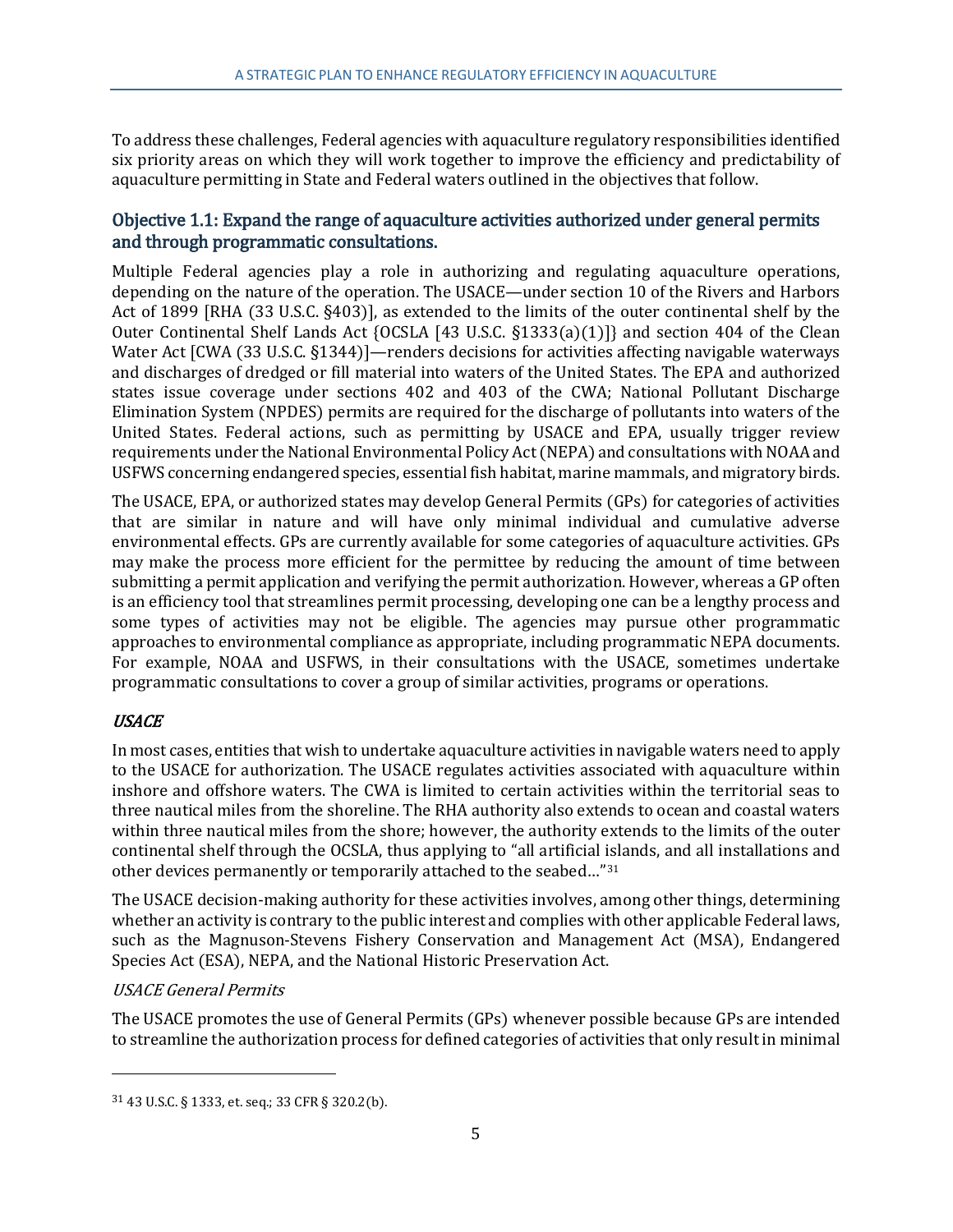adverse effects to the environment. GPs include Nationwide Permits (NWPs), Regional General Permits (RGPs), and Programmatic General Permits (PGPs). GPs are renewed every 5 years and proposed activities are verified if they meet the terms and conditions of the GP. USACE divisions and districts may add regional and project-specific conditions to NWPs, and USACE districts may develop RGPs to address State or regional laws and environmental concerns. The most commonly used aquaculture GP is NWP 48, which was developed in 2007 for commercial shellfish aquaculture. Initially, only existing commercial shellfish aquaculture operations were eligible for the GP, but eligibility now extends to new operations that qualify under the permit's terms and conditions. On January 13, 2021, the USACE issued a final rule replacing 12 existing NWPs and issuing 4 new NWPs. A modified NWP 48 was included in this final rule, as were 2 new NWPs for seaweed mariculture activities and finfish mariculture activities, NWPs 55 and 56 respectively. The final rule became effective on 15 March 2021. NWP 48 defined the activities that constitute new commercial mariculture activities, and included other revisions. Individual Permits (IPs) may authorize aquaculture activities that do not qualify for a GP.

#### USACE Individual Permits

Individual Permits (IPs) are customized for specific activities that do not qualify for a GP. The USACE district can grant IPs for a specified time as well. The USACE IP process includes steps such as reviewing the application, publishing a public notice with comment period, coordinating internal and external agency input, consulting with Tribes, documenting decision-making processes, and drafting the permit.

A recent Government Accountability Office (GAO) report titled "Information on Shellfish Aquaculture Permitting Activities" (February 2019) found that the USACE has effectively used GPs to process shellfish farm permit applications. GAO found that the USACE received 3,751 shellfish aquaculture applications from 2012 to 2017 and authorized 87 percent (of the 3,751 applications, 466 were withdrawn and four were denied). Of the 38 total USACE districts, 19 have coastal waters within their geographic areas of responsibility, and 17 of those 19 districts received and authorized aquaculture applications. Of the 3,751 applications, 65 percent were authorized through NWP 48, 32 percent were authorized using another type of GP, and 3 percent were authorized via IPs.

# <span id="page-17-0"></span>EPA and Authorized State Programs

Under the authority of part 402 of the CWA (and State authorities as relevant), EPA and authorized State agencies issue NPDES permits to point-source discharges of pollutants to waters of the United States. EPA authorizes State programs to implement the NPDES program, and both the EPA and authorized State programs rely heavily on GPs to improve administrative efficiencies. In fact, GPs cover approximately 94 percent (approximately 680,500) of facilities with NPDES coverage in the United States. Aquaculture constitutes a very small percentage of the total NPDES permits issued, but GPs State programs and the EPA issue GPs for aquaculture hatcheries, ponds, farms, research facilities, aquaria, and enhancement<sup>[32](#page-17-2)</sup> net pens.

# <span id="page-17-1"></span>NOAA and USFWS

j

Federal agencies, including the USACE and EPA, must consult with NOAA and the USFWS on Federal actions that may affect listed endangered and threatened species and any designated critical habitat pursuant to the ESA. Federal agencies must also consult with NOAA if their actions may adversely

<span id="page-17-2"></span><sup>32</sup> Enhancement refers to hatchery-produced aquatic animals or plants that are used to enhance, supplement, or restore commercial and recreational fisheries, endangered species, and habitats such as oyster reefs and marsh grass.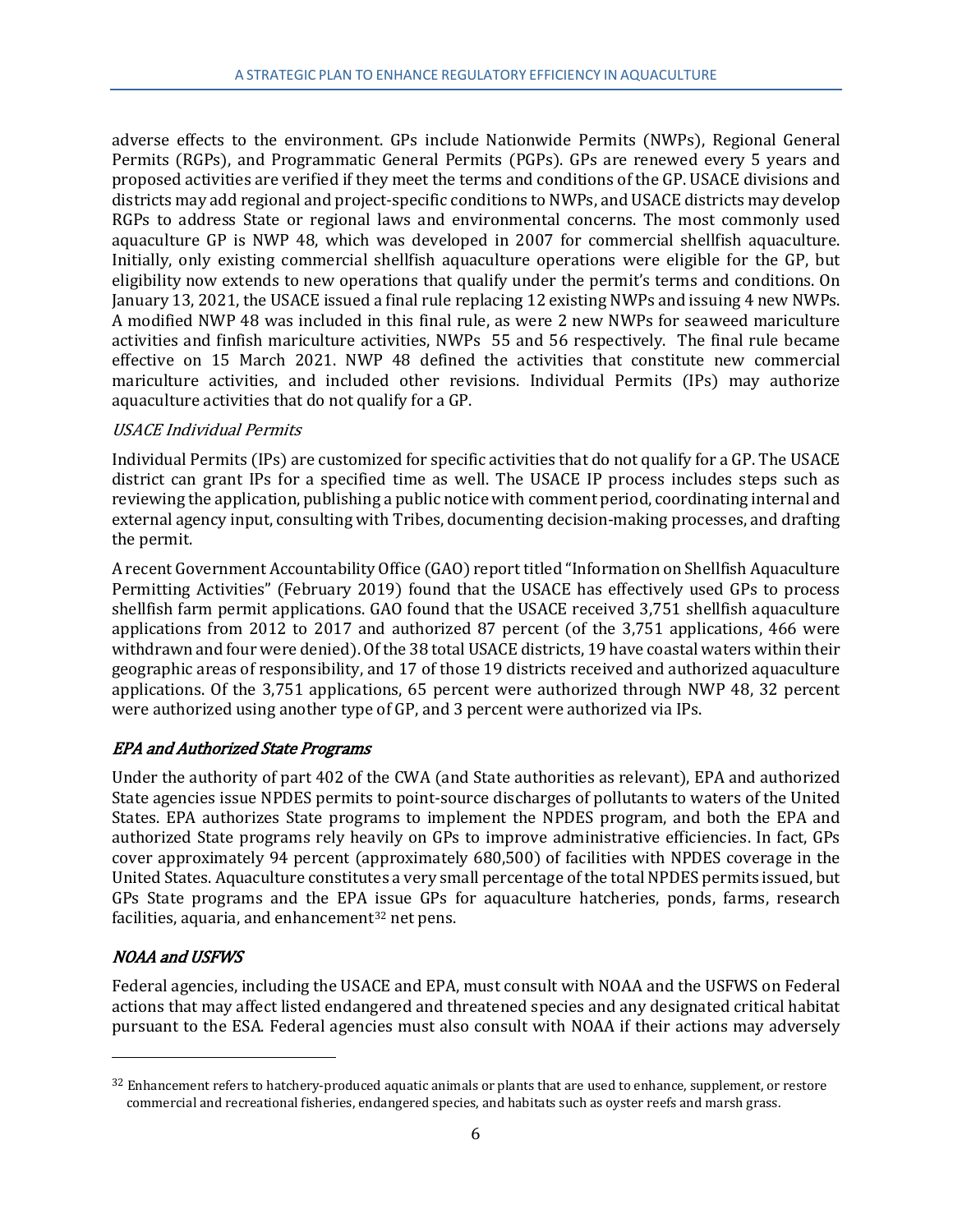affect designated Essential Fish Habitat (EFH) under the MSA. If the potential effects caused by an aquaculture activity is likely to cause unintended take (e.g., harassment) of any marine mammal species, the project proponent should obtain authorization from NOAA or the USFWS (depending on the species) for the incidental take of marine mammals pursuant to the Marine Mammals Protection Act (MMPA). Additionally, the Migratory Bird Treaty Act makes it unlawful for any person to "take … any migratory bird, any part, nest, or egg of any such bird" except as permitted by regulation. USFWS depredation and control orders authorize the take of specific species of migratory birds for specific purposes, such as aquaculture, without a Federal depredation permit, as long as the control and depredation actions comply with the regulatory requirements of the order. Additionally, the Fish and Wildlife Coordination Act (FWCA) requires Federal agencies that construct, license, or permit water resource development projects to first consult with NOAA, USFWS, and State fish and wildlife agencies regarding the impacts on fish and wildlife resources and to implement measures to mitigate potential impacts. Some aquaculture activities may also require State consistency certifications pursuant to the Coastal Zone Management Act, which NOAA administers. Permittees must complete these processes before the USACE or EPA can issue their IPs or verify that activities qualify for a GP.[33](#page-18-0)

#### Programmatic Consultations

j

One approach to reducing permit processing times is through programmatic and/or coordinated consultations. Action agencies typically initiate programmatic consultations by seeking consultation on a programmatic action (such as a GP) or by bundling a group of individualized actions into a single consultation. If appropriate, the consulting agencies then work with the action agencies to consult on the suite of actions at the same time. A programmatic approach streamlines the procedures and time involved in consultations for broad agency programs or numerous similar activities with predictable effects and can thus reduce the amount of time spent on individual project-by-project consultations. Although this process may initially take time and resources to gather data and conduct analyses for all the activity types that occur, it results in significantly reduced workloads in the long run.

During such consultations, NOAA and USFWS identify conservation measures that may be added as special conditions to Federal USACE and NPDES permits to protect endangered and threatened species and their critical habitat, marine mammals, and essential fish habitats. These three agencies (USACE, NOAA, and USFWS) have completed consultations for some shellfish farming GPs. USFWS, USACE, and NOAA plan to undertake the actions listed below to streamline the permitting process for those seeking to enter into the aquaculture industry.

- Action 1.1.1 NOAA, working with Federal and State agencies and other partners, will continue to refine and develop science information and tools (such as siting, water quality, and genetics models) needed by Federal and State agencies to conduct programmatic permit reviews. This work is described in Goal 3 below.
- Action 1.1.2 EPA may develop a GP for finfish farming in the future. A significant number of aquaculture production facilities with similar effluent discharge characteristics is necessary before a GP would deliver any permitting efficiencies. To develop one or more GPs that will achieve efficiencies for the applicant and the agency, collated information would be needed on site selection factors such as depth, the speed and direction of prevailing currents, presence of threatened/endangered species and habitats, and use conflicts, to identify low-

<span id="page-18-0"></span><sup>&</sup>lt;sup>33</sup> GPs are issued every 5 years for certain categories of work that authorize no more than minimal individual and cumulative adverse effects. Because the permits are already issued, proposed applications, when approved, result in "verifications," meaning the proposed work has been verified to comply with all the terms and conditions of the issued GP.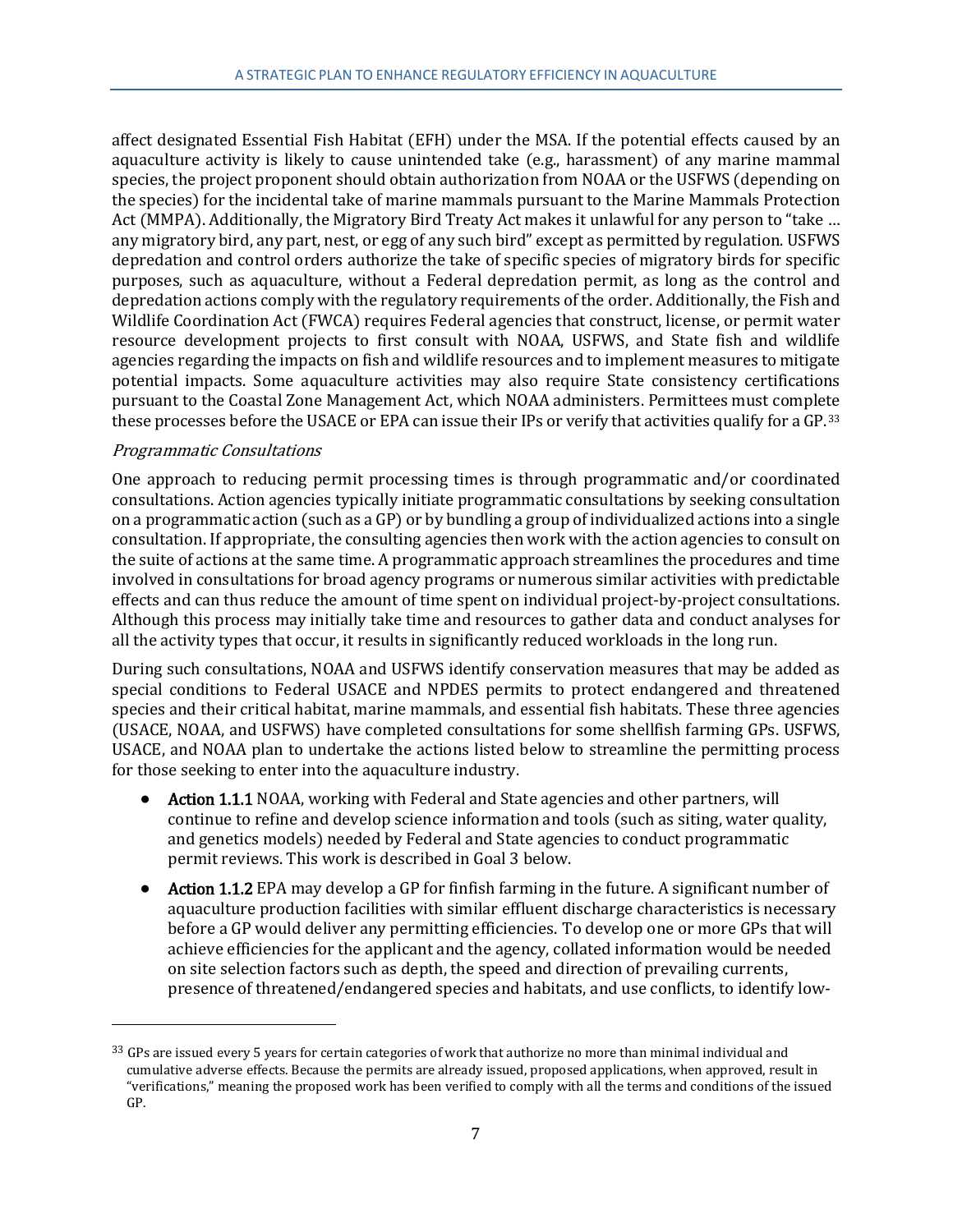risk areas for use for which GPs could be issued. NOAA's National AquaMapper and OceanReports spatial planning tools, described under Objective 3.2 below, will support this effort, but to date the criteria have not yet been established, nor areas identified (see discussion of potential aquaculture management areas in Objectives 1.3 and 3.2).

- Action 1.1.3 Although there is already a high use of NWPs and other GPs for aquaculture, the USACE will continue to encourage coastal districts to develop RGPs and PGPs that could further improve the efficiency of the aquaculture permitting process while meeting the needs of their respective regions.
- Action 1.1.4 Federal agencies, through the SCA will publish an annual report summarizing the results of programmatic consultation efforts to permit aquaculture.

# <span id="page-19-0"></span>Objective 1.2: Maintain and update State-by-State information on shellfish farming requirements.

Shellfish farms are subject to multiple State and local regulatory requirements that vary around the country. There is also some variation in Federal requirements, such as regional conditions imposed by USACE districts on NWP 48 (some of which result from efforts to coordinate with NOAA and/or USFWS about regionally specific endangered species issues), as well as RGPs. In 2018, NOAA released a report<sup>[34](#page-19-2)</sup> that reviewed shellfish aquaculture permitting systems (including Federal, State, and local requirements) in 22 States, and made recommendations on how to improve those systems. The report indicated that in many instances, problems that exist for one State were already experienced and addressed by another. Therefore, those involved in shellfish permitting at the Federal, State, and local levels could benefit from the establishment, sharing, and maintenance of a depository of shellfish aquaculture permitting information. Detailed State-by-State information collected in this study, and updated in 2021, is available online.[35](#page-19-3)

• Action 1.2.1 NOAA, USFWS, and other agencies, in consultation with stakeholders, will regularly update the State-by-State information on shellfish, finfish, and seaweed farming requirements, to include information on Hawaii/Pacific Islands and Puerto Rico/Caribbean.

# <span id="page-19-1"></span>Objective 1.3: Establish regional interagency coordinating groups and processes for implementation of permits and authorizations for aquaculture in Federal waters.

j

Multiple Federal agencies play a role in authorizing and regulating offshore<sup>[36](#page-19-4)</sup> aquaculture operations in Federal waters. The USACE issues coverage under section 10 of the RHA, as extended by the OCSLA, which would require a permit for facilities that are permanently or temporarily attached to the

<span id="page-19-2"></span><sup>34</sup> Evaluation of U.S. Shellfish Aquaculture Permitting Systems: Recommendations to Improve Permitting Efficiencies and Industry Development. A Report to NOAA Fisheries. Final Report Submission – June 2018. Prepared by Tom O'Connell, Earth Resource Technology, Inc.

<span id="page-19-3"></span><sup>35</sup> The reports are available here: https://www.fisheries.noaa.gov/feature-story/office-aquaculture-updates-stateaquaculture-regulatory-inventory-resources

<span id="page-19-4"></span><sup>36</sup> For purposes of the permitting discussion, "offshore" refers to Federal waters, which extend from three to 200 nautical miles from shore. Although the State/Federal waters near shoreline may vary for a few States with respect to submerged lands (per the Submerged Lands Act), this does not affect CWA jurisdiction for NPDES permit issuance. Authorized State programs issue NPDES permits in State waters (up to 3 nautical miles from shore) and the EPA issues NPDES permits in Federal waters (from 3 to 200 nautical miles from shore) and in waters for States, Tribes, and territories that are not authorized to administer the NPDES program. The USACE issues permits in both State and Federal marine waters.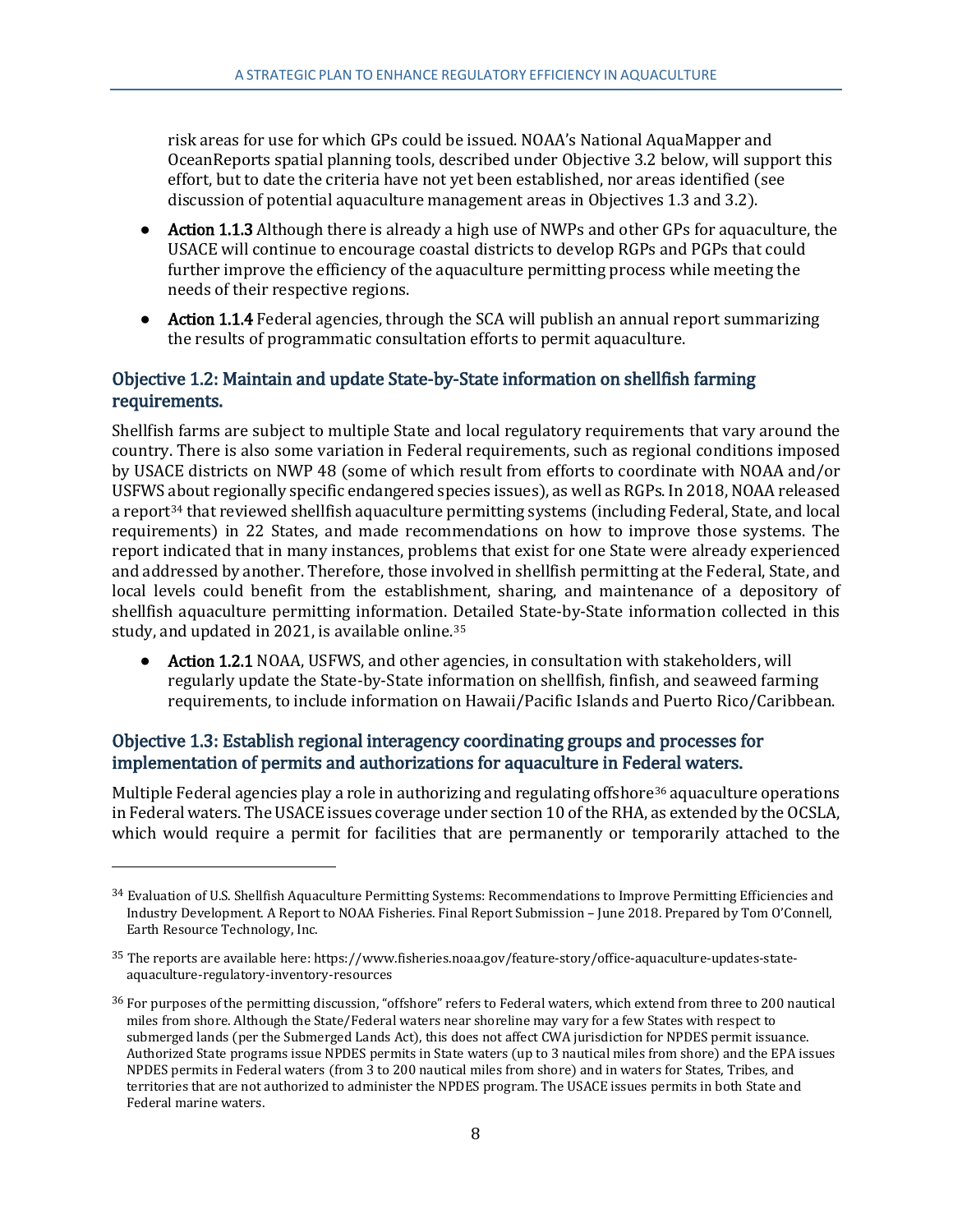seabed. The EPA issues coverage under sections 402 and 403 of the CWA; NPDES permits are required for the point source discharge of pollutants into waters of the United States. NOAA considers offshore aquaculture to be a form of fishing that is subject to the MSA because it ultimately involves the harvest of fish from the sea. This determination means that NOAA, directly or in response to actions by the Regional Fishery Management Councils, has the potential to regulate certain types of activities in offshore aquaculture operations. However, litigation has led to uncertainty that presents challenges for individuals considering development of aquaculture operation in the U.S. Exclusive Economic Zone (EEZ).[37](#page-20-0)

The U.S. Coast Guard provides authorization for private aids to navigation, such as lights or buoys (33 U.S.C. §1221 et seq.). Additionally, the Coast Guard may require an assessment of navigation interference and traffic analysis. The Department of Interior's Bureau of Ocean Energy Management (BOEM) and Bureau of Safety and Environmental Enforcement (BSEE) must establish a right of use and easement for any offshore aquaculture operation that utilizes or tethers to an existing oil and gas facility (OCSLA; Energy Policy Act of 2005).

Several branches of the U.S. military, NOAA, USFWS, FDA, and other agencies play important roles in siting decisions to avoid conflicts with shipping and navigation, oil and gas activities, military operations, fishing, threatened and endangered species and critical habitats, marine mammals, historic properties, impacts to human health, and other protected resources. Many of these activities require consultations, reviews, or permitting under a variety of Federal statutes that are invoked whenever there is a Federal action.

Federal agencies have set up regional coordination groups or committees to create a more efficient and streamlined regulatory process. For example, USACE, EPA, NOAA[38,](#page-20-1) USFWS, FDA, BOEM, BSEE, and the Coast Guard established a coordinated process for permitting offshore aquaculture in the Gulf of Mexico. A memorandum of understanding (MOU) and several guidance documents developed by this work group provide a model for other potential regional efforts.[39](#page-20-2)

Future regional processes, where appropriate, need not mirror the Gulf of Mexico model exactly, but a coordinated process should include, at a minimum, the following:

● A preapplication phase focused primarily on siting of the aquaculture operation. Siting is one of the most complicated and expensive parts of the permitting process and has the potential to generate numerous associated conflicts. Thus, having all interests represented up front avoids sending the applicant back to the drawing board because of one or more previously unidentified conflicts. A preapplication process clarifies the expectations of all agencies for the applicant. One Federal agency would serve as the initial point of contact and coordinate the preapplication meeting, at a minimum, although this could also be extended to coordination of other elements of the process as well.

<span id="page-20-0"></span> $37$ National Marine Fisheries Service (NMFS) regulations implementing a Fishery Management Plan for Regulating Offshore Marine Aquaculture in the Gulf of Mexico were vacated by a U.S. Fifth Circuit Court of Appeals ruling holding that NMFS does not have authority to regulate aquaculture under the MSA. That decision is currently controlling only in the 5th Circuit and does not prevent the development of aquaculture in the Gulf of Mexico or other parts of the U.S.

<span id="page-20-1"></span><sup>38</sup> This includes input from the Gulf of Mexico Fishery Management Council. The Regional Fishery Management Councils, pursuant to the MSA, play a role in aquaculture permitting and may review permit applications where these activities intersect with their responsibilities under the MSA.

<span id="page-20-2"></span><sup>&</sup>lt;sup>39</sup> The MOU, a permit applicant guide, and more technical guidance on specific requirements (e.g., the baseline environmental survey, genetics) are available here[: https://www.fisheries.noaa.gov/southeast/aquaculture/marine](https://www.fisheries.noaa.gov/southeast/aquaculture/marine-aquaculture-noaa-fisheries-southeast-region)[aquaculture-noaa-fisheries-southeast-region](https://www.fisheries.noaa.gov/southeast/aquaculture/marine-aquaculture-noaa-fisheries-southeast-region)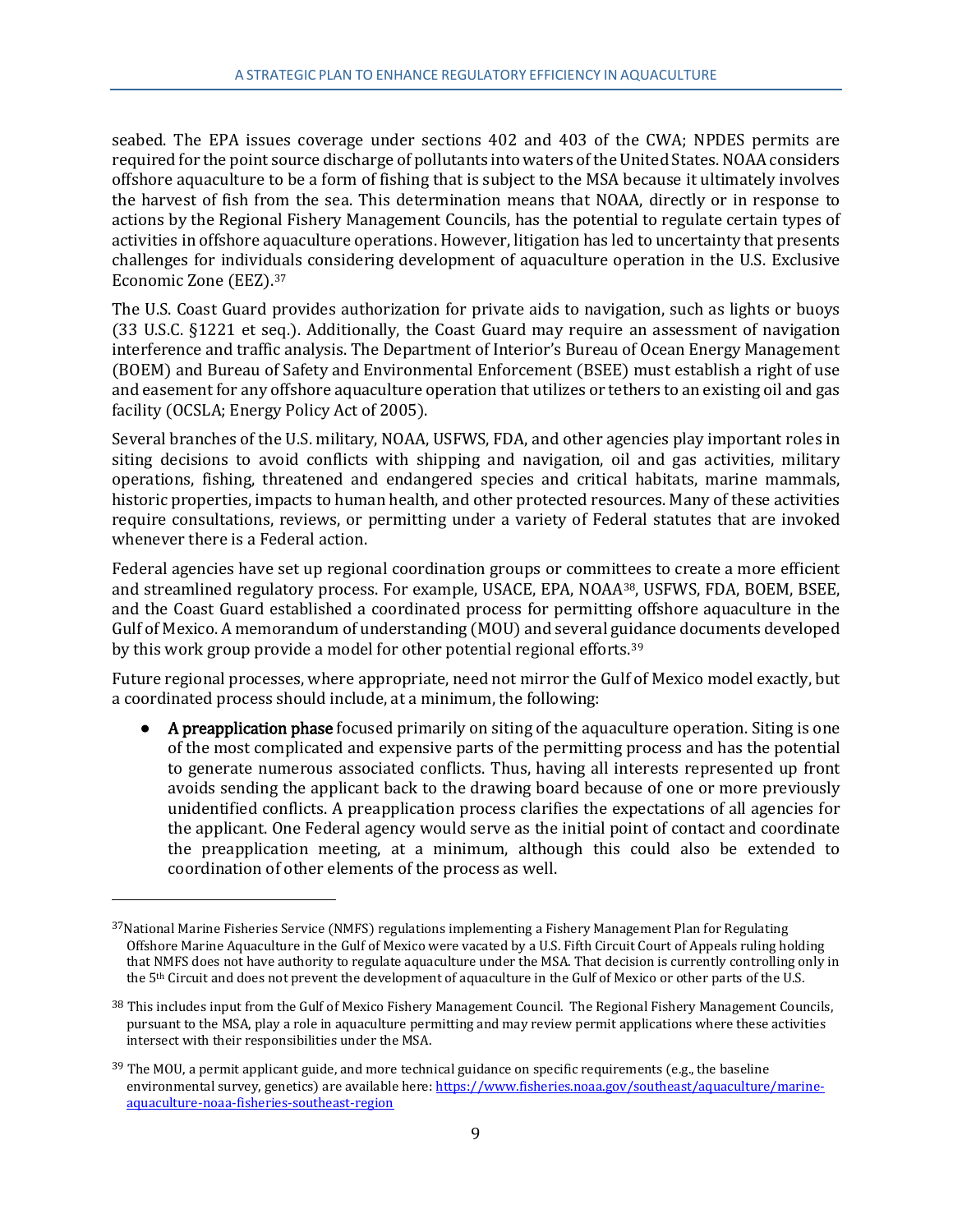- Identification of species for propagation and rearing is a key element in the success of a sustainable aquaculture industry. The ability to farm a variety of species will help expand seafood production and create new opportunities. Existing regulations concerning federally managed commercial or recreational fisheries may impact and/or influence species selection for aquaculture in Federal waters.
- Coordinated environmental reviews and consultations will eliminate duplication of effort by the permitting agencies (USACE and EPA), the Federal consulting agencies (e.g., NOAA and USFWS), State and Tribal agencies, and other public interests (e.g., the regional fishery management councils). One potential approach is using the NEPA process to synchronize other environmental reviews and authorizations if the necessary information to initiate the consultation is available. The NEPA document could be used for consultations conducted under the ESA, FWCA, or MSA (for EFH); this can be an efficient way to coordinate concurrent environmental reviews and could avoid the need for agencies to undertake those assessments sequentially.
- Coordinated monitoring, reporting, and enforcement activities (including a review of monitoring reports and real-time data and site visit inspections) will help create a more coordinated regulatory and management process. Models of Federal and State agency coordinated compliance inspections already exist (e.g., for aquaculture, oil and gas platforms, fishing, and ships entering U.S. ports).

Some countries establish aquaculture management areas (AMAs) as a way to coordinate and manage aquaculture operations in a defined region.[40](#page-21-0) AMAs "can be aquaculture parks, aquaculture clusters, or any aquaculture area within a zone where farms share a common water body or water source and that may benefit from a common management system aimed at minimizing environmental, social and fish health risks."<sup>[41](#page-21-1)</sup> The May 2020 Executive Order<sup>[42](#page-21-2)</sup>, Promoting American Seafood Competitiveness and Economic Growth, requires NOAA to begin a similar effort to identify geographic areas containing locations suitable for commercial aquaculture and complete a programmatic Environmental Impact Statement (PEIS) to assess the impact of siting aquaculture facilities in each area, referred to as Aquaculture Opportunity Areas (AOAs). This allows NOAA to proactively use a combination of spatial mapping, scientific review, and stakeholder input to identify the geographic areas and use the best available data to account for key environmental, economic, social, and cultural considerations to identify areas that may support sustainable aquaculture development. The potential impacts to protected species and habitats will be considered at multiple points in the process.

The PEIS for each AOA will analyze alternative scenarios for siting aquaculture within the identified geographic areas and will present the best available science on the potential effects of commercial aquaculture there. The PEIS will include information to inform future permitting and environmental consultations for aquaculture operations that are proposed within an AOA, creating permitting efficiencies by reducing the need for duplicative efforts by federal and state agencies. Additional NEPA analysis may be required during the permitting process to consider the effects of a proposed farm in more detail. Proactively considering NOAA-trust resources and stakeholder uses of a defined

<span id="page-21-0"></span> $40$  Aguillar-Manjarrez J, Soto D, Brummett R. (2017) Aquaculture zoning, site selection and area management under the ecosystem approach to aquaculture. A handbook. Report ACS 18071. Rome: FAO and Washington, D.C.: The World Bank.

<span id="page-21-1"></span><sup>41</sup> Food and Agriculture Organization of the United Nations. "Aquaculture zoning, site selection, and area management under the ecosystem approach to aquaculture.[" http://www.fao.org/3/a-i5004e.pdf](http://www.fao.org/3/a-i5004e.pdf)

<span id="page-21-2"></span><sup>42</sup> E.O. 13921 of May 7, 2020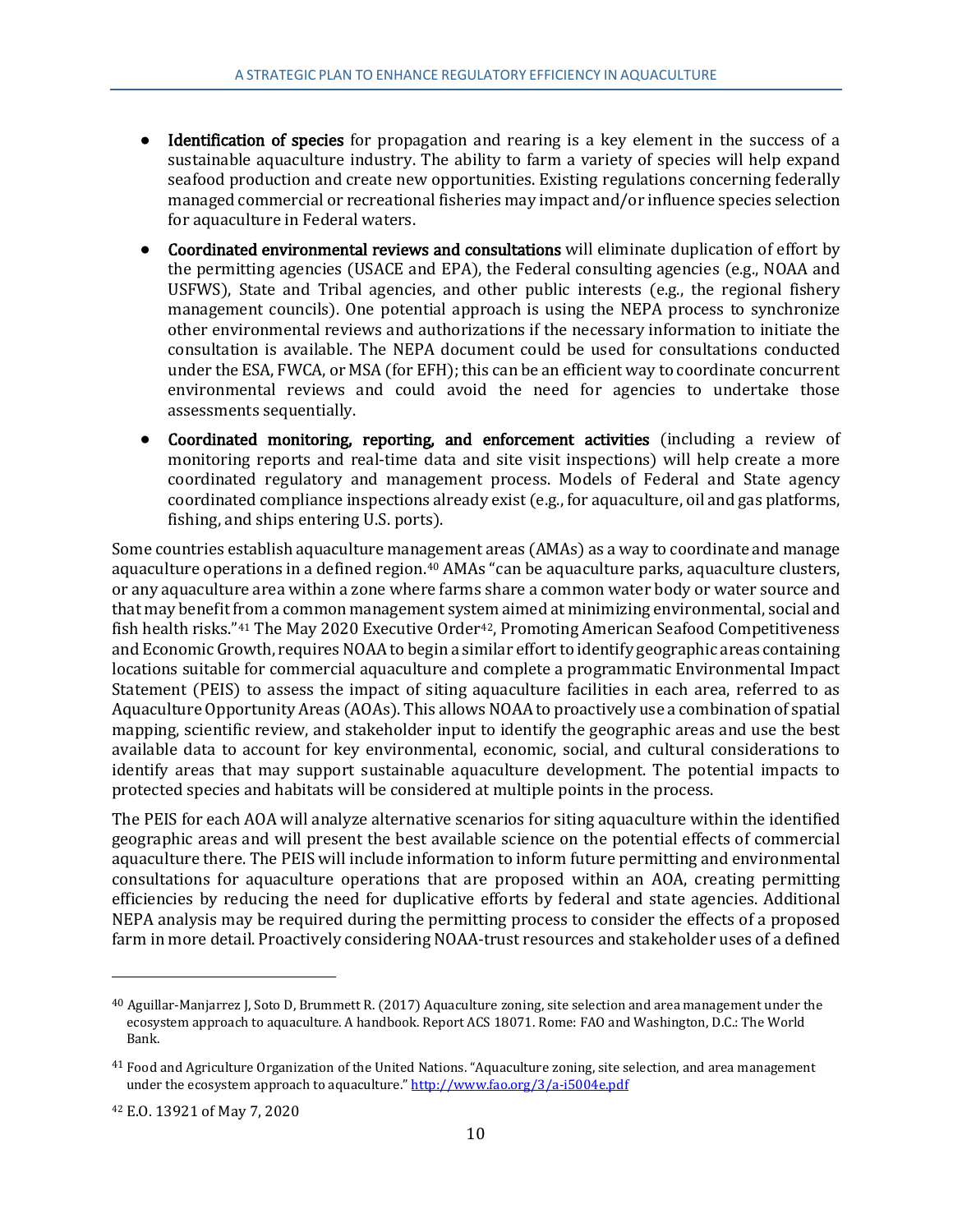area will help to encourage the sustainable growth of aquaculture by siting aquaculture farms in ways that minimize impacts to these natural resources and reduce user conflicts while maximizing public input in the AOA identification process.

- Action 1.3.1 The Federal agencies that participate in the Gulf of Mexico coordinating group described above will continue to collaborate on permit applications for fish farms in Federal waters.
- Action 1.3.2 NOAA, EPA, and USACE will continue to collaborate to complete joint NEPA documents for proposed aquaculture operations, including completing a NEPA document for a proposed fish farm off southern California in Federal waters.
- Action 1.3.3 NOAA will continue to refine OceanReports, the AquaMapper, waste discharge and genetics models, and other scientific information to support programmatic approaches.
- Action 1.3.4 NOAA, through a robust stakeholder engagement process, will begin identifying geographic areas containing locations suitable for commercial aquaculture and completing a PEIS to assess the impact of siting aquaculture facilities in each area, known as Aquaculture Opportunity Areas.

# <span id="page-22-0"></span>Objective 1.4: Improve aquaculture-specific outreach on the NPDES program and continue to provide information on the water quality risks associated with aquatic animal production.

Approximately 680,500 facilities in the United States have NPDES permits. Fewer than 600 of those, even very broadly categorized, can be classified as aquaculture. That small group contains disparate operations such as enhancement net pens, research institutions, trout farms, fish hatcheries, shrimp farms, and alligator farms. EPA and State NPDES programs focus most outreach, training, and technical assistance on large operations and those with discharges that pose significant risks to water quality. Recent events—including concerns expressed by different aquaculture sectors, a circuit court decision regarding shellfish hatcheries,<sup>[43](#page-22-1)</sup> and conflicting information about the environmental impacts of aquaculture—have highlighted the need for clarifying how NPDES regulations apply to aquaculture facilities and assessing water quality risks associated with aquaculture operations.

- Action 1.4.1 To respond to concerns expressed by different parts of the aquaculture industry, EPA, in conjunction with authorized State NPDES programs as appropriate, will improve communication on:
	- o Which facilities may be subject to NPDES permitting,
	- o Best management practices for water quality and other elements of implementing permit requirements,
	- o Monitoring and reporting requirements, and
	- $\circ$  How applicants/permittees can effectively participate in the permit development and compliance processes.

After consulting with industry organizations and State programs about the most effective communication venues and mechanisms, the EPA will develop web-based and in-person outreach and technical assistance efforts, as resources allow. In addition, the EPA will continue to work with

<span id="page-22-1"></span><sup>43</sup> See[: http://cdn.ca9.uscourts.gov/datastore/opinions/2018/03/09/16-35957.pdf](http://cdn.ca9.uscourts.gov/datastore/opinions/2018/03/09/16-35957.pdf)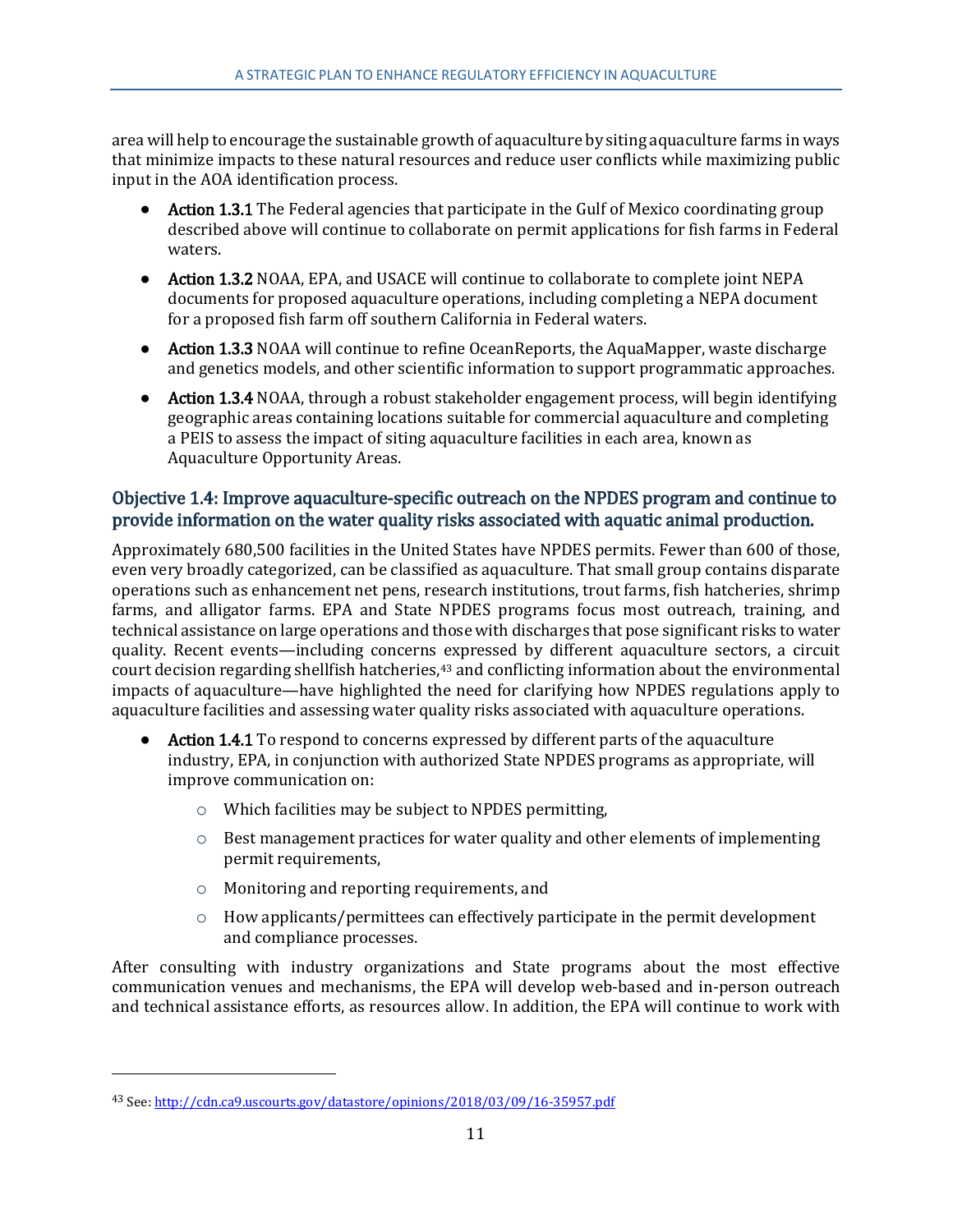government and academic institutions to provide clear, scientifically based information on the water quality risks from aquatic animal production facilities.

# <span id="page-23-0"></span>Objective 1.5: Establish a clear and transparent Federal process for ensuring the safety of molluscan shellfish grown in Federal waters.

While the FDA currently provides oversight for seafood safety, with the exception of *Siluriformes* (catfish) species, seafood safety responsibilities are often shared between State and Federal authorities. The FDA and NOAA Seafood Inspection Program (SIP) share information and responsibilities under an MOU, and any new aquaculture activity in Federal waters will require this type of MOU to address food safety issues. The FDA coordinates with State governments and the Interstate Shellfish Sanitation Conference (ISSC) to establish safety requirements for molluscan shellfish harvested from Federal and State waters. Previously, the National Shellfish Sanitation Program (NSSP) did not explicitly provide a process for meeting safety requirements for farmed molluscan shellfish harvested from the EEZ; yet the FDA and NOAA worked with States and industry within the ISSC to address Federal waters specifically in the NSSP. The Seafood HACCP regulations (21 CFR part 123) address and control food safety hazards associated with finfish and other possible food products, such as marine algae, which may also pose food safety issues and involve several Federal agencies.

- Action 1.5.1 To ensure that food safety requirements are met for molluscan shellfish commercially grown and harvested from the EEZ, the FDA, NOAA, and ISSC will continue to develop a process whereby the FDA and NOAA SIP will provide oversight of each agency's respective responsibilities outlined in the NSSP Model Ordinance. This process will require setting appropriate controls for authorizing harvest of farmed shellfish product in Federal waters and will outline appropriate roles and responsibilities for relevant state and federal agencies involved. The most pressing issue is to develop an efficient permitting or licensing process that ensures aquacultured molluscan shellfish are safely harvested from Federal waters. Requirements for obtaining a permit or license will include providing evidence that hazards, such as biotoxins, are effectively controlled by a firm's operations. NOAA is leading an effort for managing the permitting or licensing process by or through NOAA SIP using the National Permit System to track harvests through each point in the chain of custody.
- Action 1.5.2 FDA and NOAA are also examining how to best collect data on pollution sources and marine biotoxins and incorporate that data into a geodatabase and visualization tool to meet the NSSP sanitary survey and biotoxin control and regulation for shell aquaculture sites in Federal waters.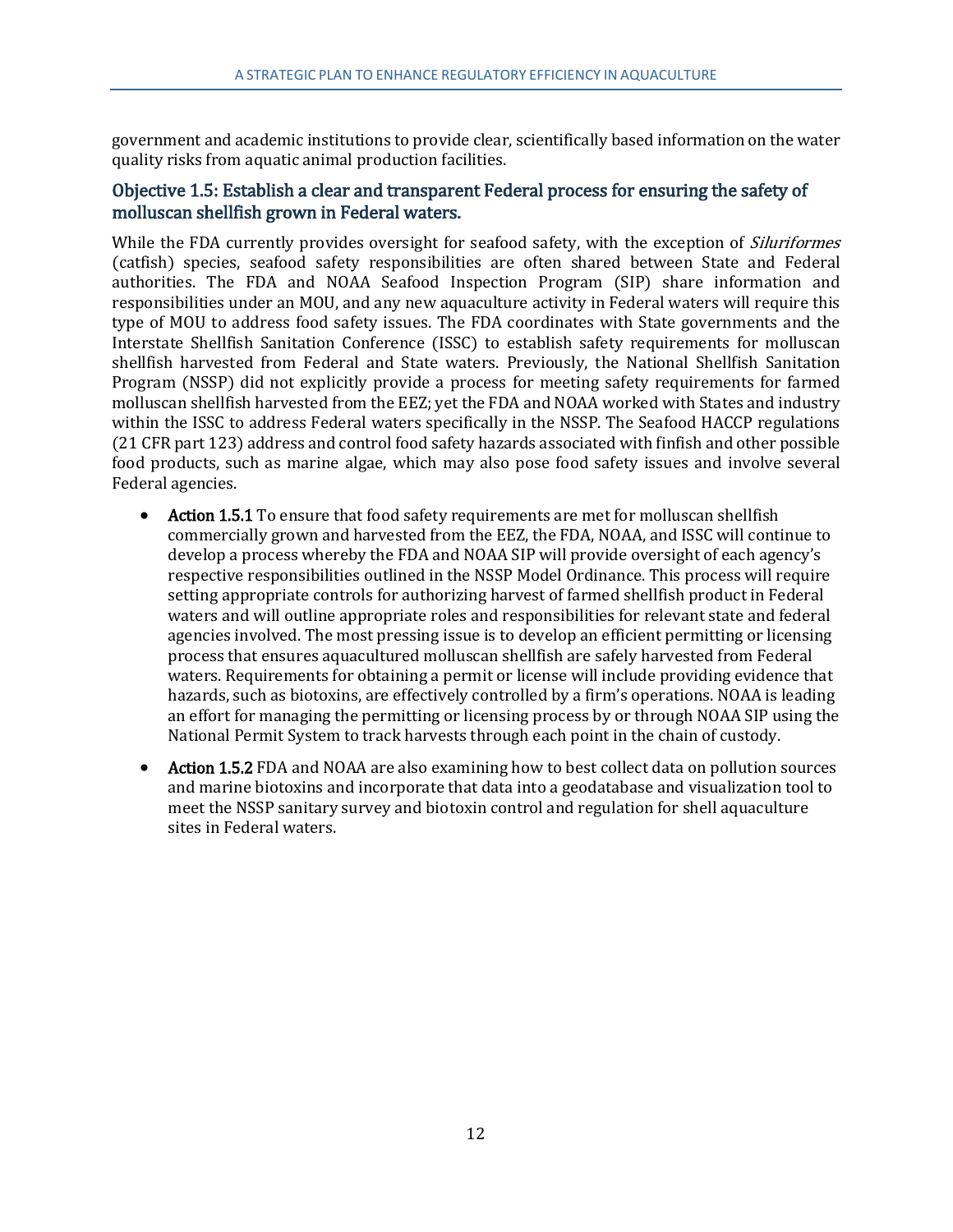# <span id="page-24-0"></span>**Goal 2. Implement a National Approach to Aquatic Animal Health Management of Aquaculture**

Aquatic animal health is paramount for the success of the aquaculture industry. Both infectious and noninfectious diseases affect animal productivity and well-being. The inevitable bridges<br>between natural resources and between natural resources and<br>aquaculture farms create an aquaculture opportunity for the introduction and transmission of pathogens throughout and between facilities and jurisdictions. Therefore, aquatic animal health, whether in farm-raised or wild animals, must be addressed with a uniform approach on a national level. This approach must assess animal health using a risk-based approach based upon best available science. It must



Figure 3. Atlantic salmon broodstock. (Photo: NOAA Fisheries)

protect animal health, safeguard wild stocks and environmental quality, and instill confidence in animal production practices. Also, Federal and State agencies must develop a unified road map and collaborative framework to implement a national approach to managing aquatic animal health.

Effective aquatic animal health management depends on a unified approach to how health is determined, reported, maintained, and protected on aquatic animal farms. This approach must involve all Federal and State agencies with authority for aquatic animal health and aquaculture. These authorities have oversight of pathogen surveillance and testing in aquaculture farms and wild aquatic animal populations. They also oversee drug approval and licensing of vaccines, which can minimize the use of drugs on a farm and help keep farmed animals healthy.

To this end, Federal agencies will take the actions outlined in Objectives 2.1 through 2.5 below, which focus on aquatic animal health and food safety. Some sectors of our domestic aquaculture industry rely on Federal aquatic animal health attestations or certifications to access global markets for both import and export purposes. Objectives 2.7 and 2.8 outline actions related to achieving the international trade component of this goal.

# <span id="page-24-1"></span>Objective 2.1: Review, evaluate, and update the National Aquatic Animal Health Plan.

The National Aquatic Animal Health Plan (NAAHP), released in 2008, presented a baseline for how to address aquatic animal health in the United States, after several years of meetings with APHIS, USFWS, NOAA, and external partners. The NAAHP has remained largely unimplemented, and the opportunity remains to establish a unified national approach to aquatic animal health. In addition to the NAAHP itself, the three Federal entities—APHIS, USFWS, and NOAA's National Marine Fisheries Service—drafted two MOUs at the inception of the NAAHP: one MOU establishes authorities for aquatic animal health and the other delineates roles for export health certification for aquatic animals. Both MOUs expired in 2020 and federal partners are working to update these as a new national plan is drafted.

There is a need for a national integrated and comprehensive plan addressing aquatic animal health in aquaculture. APHIS in consultation with the aquaculture industry and others drafted voluntary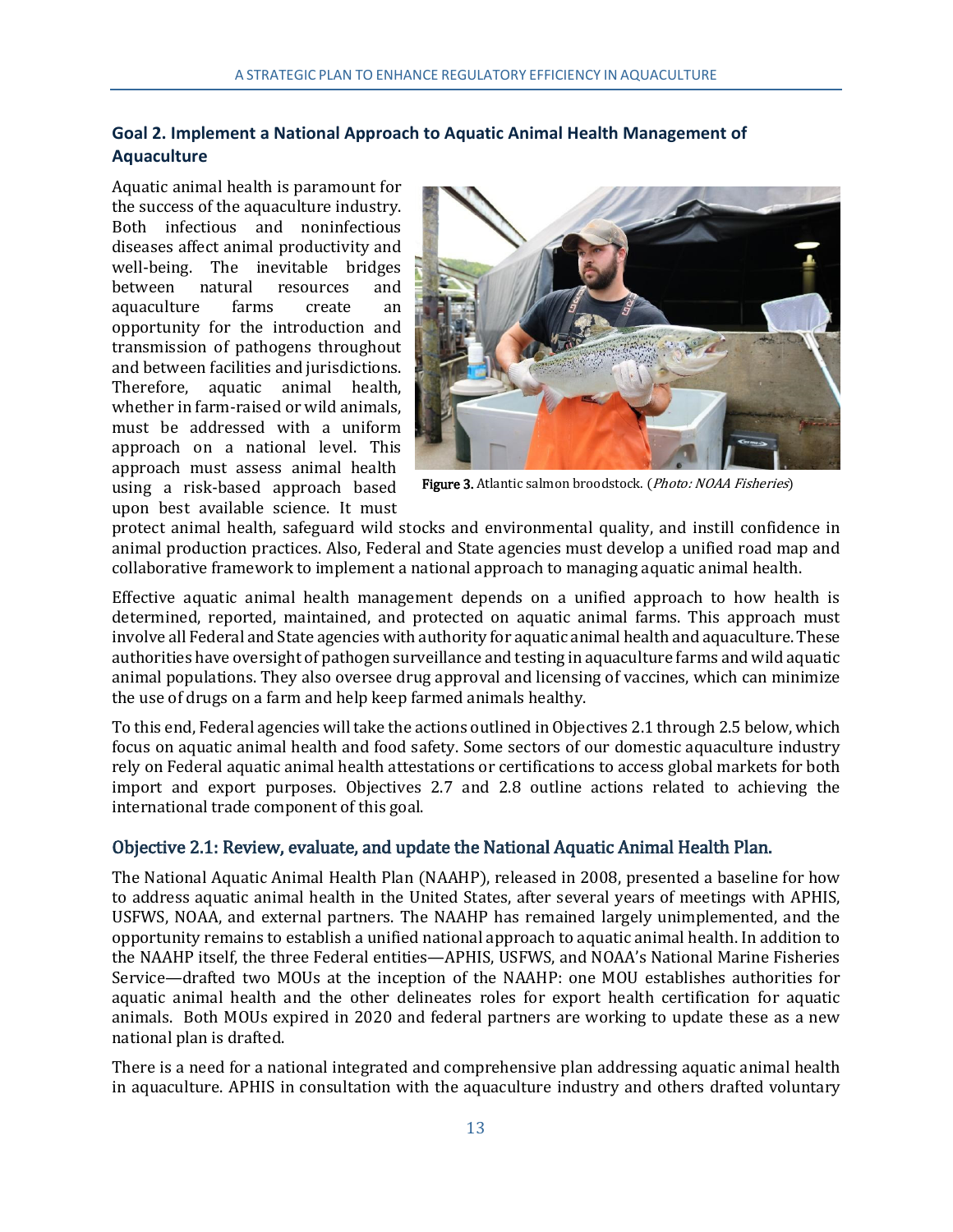program standards, known as the Comprehensive Aquaculture Health Program Standards (CAHPS).[44](#page-25-1) The standards outline principles of health management in aquaculture settings. Principles include pathogen surveillance, biosecurity, disease investigation, and response. CAHPS is designed to be scalable, responsive, and specific for the facilities implementing the standards. The CAHPS site-specific health plans are tailored to the species being cultured, production methods, known risks, and business goals. CAHPS can only be successful if there is a uniform Federal-State approach to evaluate risks. However, on-farm livestock management is one component of a much larger and more complex challenge of standardizing testing and inspection protocols for aquatic animals. This type of integrated system does not currently exist, so commercial operations must follow a patchwork of movement and export regulations that in some cases have resulted in expensive and unnecessary testing.

APHIS, USFWS, and NOAA plan to update the following Federal aquatic health management policies and procedures.

- Action 2.1.1 Re-sign the existing or updated MOUs because these documents remain meaningful for how to conduct export endorsements.
- Action 2.1.2 Sunset the current NAAHP, and either update or redraft the NAAHP to incorporate the CAHPS into the NAAHP.

# <span id="page-25-0"></span>Objective 2.2: Work with partners and stakeholders to update and establish proficient, efficient, and equivalent standards or guidelines for diagnostics and inspections of aquatic animals.

The U.S. aquaculture industry needs an integrated approach to establish and maintain optimal health status at the farm level. Groups charged with certifying or verifying health certifications or confirming detection of pathogens need equivalent standards for sample collection and diagnostic assays. To accomplish this, all involved need case definitions for priority pathogens [listed by the World Organisation on Animal Health (OIE)] or other significant diseases to know when a detection is classified as "suspect" and when is it "confirmed." Currently, many States regulate the interstate movement of aquatic animals based on policies developed using the American Fisheries Society Fish Health Section's "Blue Book." The Blue Book sets forth guidelines for inspection and diagnostics, primarily for fish pathogens. The Blue Book is outdated and not aligned with international standards established by the OIE and other organizations.

APHIS, USFWS, and NOAA plan to undertake the actions described below to improve diagnostics and inspections of aquatic animals.

- Action 2.2.1 Draft case definitions for priority and emerging pathogens of aquatic animals.
- Action 2.2.2 Assess laboratory standards and needs to support aquatic animal health.
- Action 2.2.3 Participate and assist with the update of the American Fisheries Society's Blue Book on guidance for diagnostics and animal inspection.
- Action 2.2.4 Establish a diagnostic standards committee to establish criteria and methods for detecting aquatic animal pathogens.

<span id="page-25-1"></span><sup>44</sup> USDA–APHIS. "Comprehensive Aquaculture Health Program Standards." <https://www.aphis.usda.gov/aphis/ourfocus/animalhealth/animal-disease-information/aquaculture/cahps>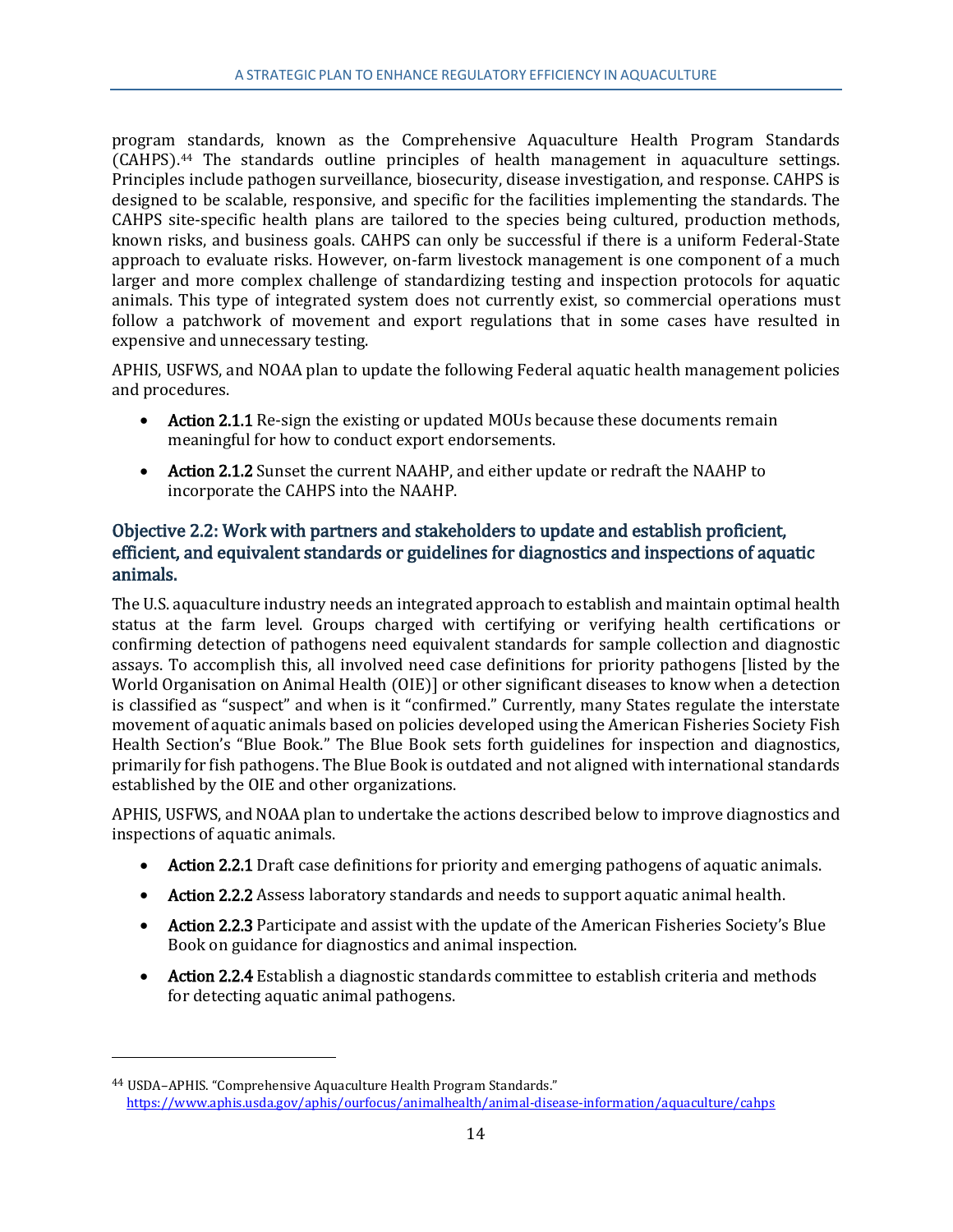# <span id="page-26-0"></span>Objective 2.3: Improve efficiencies obtaining legal marketing status for drugs, food additives for animal feed, and biologics.

Animal drugs and biologics (e.g., vaccines) must be approved, conditionally approved, indexed or registered by the appropriate regulatory authority before they can be legally marketed for use in U.S. aquaculture. FDA's Center for Veterinary Medicine regulates animal drugs and the APHIS Center for Veterinary Biologics regulates veterinary biologics. Obtaining legal marketing status through these agencies requires companies to generate and submit information to demonstrate that their products are both safe and effective. The small size of the U.S. aquaculture markets makes it difficult to justify significant investment required to generate this information. Improvements in the efficiency with which aquaculture products can navigate these regulatory processes will benefit domestic commercial aquaculture food production and public and private enhancement hatcheries (e.g., for trout and salmon restocking or restoration) by allowing more safe and effective products to come to market.

The FDA understands the constraints associated with drug approvals for minor species, including aquaculture, and programs are in place to offer incentives for the development of drugs for these species. Also, State and Federal agencies, such as the USFWS Aquatic Animal Drug Approval Partnership (AADAP) program, are working with private companies to conduct the studies required to support the approval of new animal drugs for aquatic species. Continued coordination between Federal agencies and partners is critical to most efficiently obtain additional FDA drug approvals, ensuring that aquatic animal health professionals have the necessary tools.

The FDA received feedback from various stakeholders requesting that FDA eligible for addition to the Index of Legally Marketed Unapproved New Animal Drugs for Minor Species (The Index) members of minor species for which there is "a reasonable certainty that they will not be eaten," even when other members of that minor species are used for food. Historically, it has been FDA policy to make the decision of eligibility on a species basis; if some of the members of the species were harvested for food, the entire species was ineligible. Stakeholders have pointed out that this leaves categories like laboratory rabbits and brood stock fish ineligible even though they are not used as food. FDA published a notice requesting information supporting or opposing FDA considering such uses for indexing eligibility. FDA received a number of comments and FDA has begun the review process.

FDA also regulates animal food. Approval of animal food additives is analogous in many ways to the drug approval process. Ingredients used in animal food in the United States must either be approved animal food additives or be Generally Recognized as Safe (GRAS) for the intended use. The Official Publication of the Association of American Feed Control Officials (AAFCO) contains the most complete list of animal food ingredients with their definitions. The *Official Publication* list includes approved animal food additives as well as substances that are GRAS for an intended use. In addition, many of the ingredients listed are not approved animal food additives and may not meet the criteria needed to be recognized as GRAS for a use. Nevertheless, FDA does not intend to act against such ingredients defined in the *Official Publication* and marketed in interstate commerce, provided there are no food safety concerns about the ingredient. The production of fish and shrimp in aquaculture systems has relied in part on the use of fish meal and fish oil in diets, because these ingredients are a source of essential amino acids and essential fatty acids. The demand for fish meal and fish oil has increased, yet the availability of these products has not. Plant-based protein sources, such as soybean meal, are used in fish diets, but their use is limited by deficiencies in certain essential amino acids, low palatability, and the presence of anti-nutritional factors. Similarly, the use of vegetable oils has not completely replaced the need for fish oil in aquaculture diets, mainly because most fish require long-chain omega-3 fatty acids that are present in fish oil but mostly absent in vegetable oil. Thus, it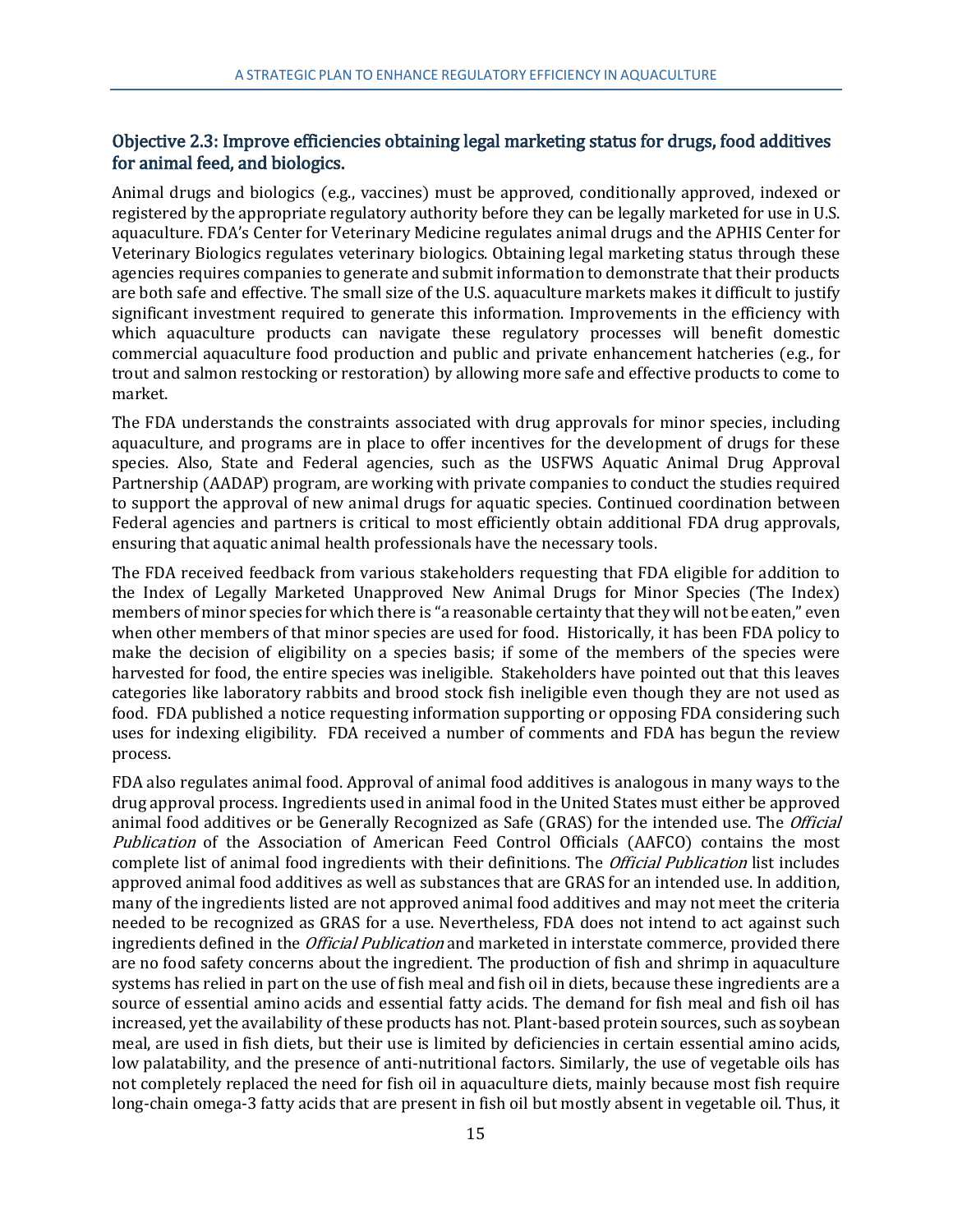is important to identify and evaluate feed ingredients that are palatable, provide essential nutrients, and do not have deleterious effects on the growth and health of the fish. Also, it is important to ensure that feed ingredients do not adversely affect the quality and safety of fish products.

FDA, USDA, USFWS, and NOAA plan to undertake the following actions.

- Action 2.3.1 AADAP will continue to assess opportunities to advance development of the most necessary drug projects and provide scientific expertise to advance them as described in the National Strategic Plan for Aquaculture Research 2021–2025. Continued Federal collaboration with the Association of Fish and Wildlife Agencies (AFWA) Drug Approval Working Group will help address animal health and production needs for resource management. Furthermore, USFWS, NOAA, and USGS need to renew their memorandum of agreement with the AFWA.
- Action 2.3.2 Since the time of proposal, FDA has finalized guidance to assist sponsors in incorporating complex adaptive and other novel investigational designs, data from foreign countries, real-world evidence, biomarkers, and surrogate endpoints into proposed clinical investigation protocols and applications for new animal drugs. FDA also intends to revise Guidance for Industry #106, "The Use of Published Literature in Support of New Animal Drug Applications."
- Action 2.3.3 FDA is considering comments received on Draft Guidance for Industry #61, entitled "Special Considerations, Incentives, and Programs to Support the Approval of New Animal Drugs for Minor Uses and for Minor Species", with the intention of improving and finalizing this guidance.
- Action 2.3.4 FDA will review all comments submitted regarding the possible expansion of eligibility for indexing. Any change in policy will be carefully formulated and made public as soon as a decision is made.
- Action 2.3.5 FDA will continue to educate stakeholders on the requirement that any substance intentionally added to an animal food, whether intended to be fed to aquaculture species or an aquaculture by-product intended to be fed to other animals, must be used in accordance with a food additive approval, unless it is generally recognized as safe (GRAS) among qualified experts for its intended use. FDA will continue to encourage firms to petition the FDA for approval of specific uses of ingredients under the Food Additive Petition process
- Action 2.3.6 FDA will continue to encourage firms to submit specific uses of ingredients exempted from the statutory premarket approval requirements based on the notifier's determination that such use is GRAS. Firms are encouraged to meet with FDA prior to submitting a GRAS notice.
- Action 2.3.7 APHIS is updating Veterinary Services Memorandum 800.202, which will include guidance regarding efficacy studies for aquaculture biologics. (Veterinary Services Memorandum 800.204 has been updated to provide additional guidance regarding field safety studies to support licensure of biologics used in aquaculture.)

# <span id="page-27-0"></span>Objective 2.4: Review and clarify guidance for domestic movement of live aquatic animals across State lines.

Recent surveys conducted across sectors of domestic aquaculture indicated that regulations for interstate movement, primarily at the State level and including those for animal health testing, are complex and burdensome for commercial aquaculture operations. To improve regulatory efficiency,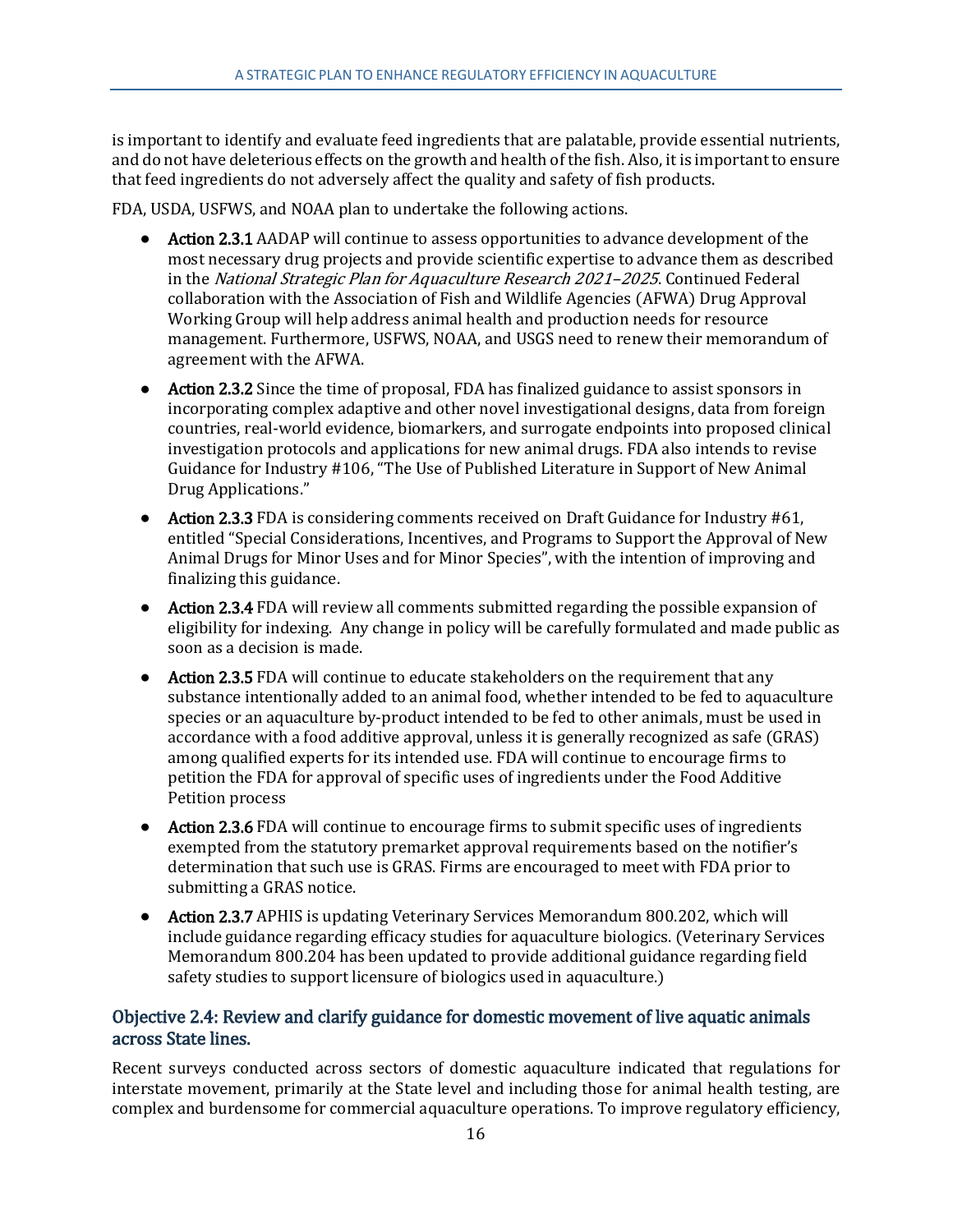Federal agencies will work with State partners and other groups to develop guidance based on science and risk-based equivalency and standardized procedures allowing for the safe and efficient movement of aquatic animals across State lines.

USFWS, USDA, FDA, and NOAA plan to undertake the actions listed below to review and clarify guidance for domestic movement of live animals across State lines.

- Action 2.4.1 Improve coordination and communication of Lacey Act implementation and impact on farm-raised aquatic animals.
- Action 2.4.2 Clarify Federal aquatic nuisance species regulations and review standards for implementation and enforcement.
- Action 2.4.3 Work with States to clarify and incorporate best available science into requirements for movement of shellfish seed across State lines (ISSC and State requirements).
- Action 2.4.4 Examine opportunities to reduce the regulatory burden on stakeholders when moving aquatic animals interstate while continuing to protect the health and sustainability of wild and farmed species.
- Action 2.4.5 Develop a database system that allows data to be securely stored and queried so that attestations about animal health can be determined to support the creation of zones or regions where pathogens are or are not present.

# <span id="page-28-0"></span>Objective 2.5: Develop surveillance strategies and emergency response plans for priority aquatic animal pathogens.

Effective and timely communication, surveillance, and response to animal health emergencies are critical to protecting domestic livestock, natural resources, and the ability to trade animal products on a global level. When an animal health emergency occurs, it is often too late to develop a meaningful plan and react effectively. If proactively developed and exercised, these plans and strategies will remain relevant.

Comprehensive and integrated surveillance (CIS) is an approach to animal disease surveillance that connects and engages partners from APHIS Veterinary Services (VS) and other entities involved in animal health, including Federal programs, laboratories, State/Tribal agencies, experts, and industry partners. CIS aims to exchange information across VS business units and partners to maintain up-todate knowledge about health despite ever-changing animal populations and conditions. The CIS approach contains an ongoing evaluation and improvement process that allows VS to increase or reduce animal disease surveillance efforts based on current needs. CIS provides multi-disease and multi-evidence stream surveillance. Because aquaculture encompasses many commodity groups and production systems, this initial version of CIS-Aquaculture is not commodity- or disease-specific; rather, it provides a general framework for surveillance intended to meet the objectives of a variety of producers.

The integration of surveillance information sources includes close interaction with other national bio-surveillance initiatives led by the Department of Homeland Security and other government agencies. The main goal of this new approach is to gain efficiencies from a continual, dynamic, and standardized evaluation process for all VS surveillance activities. When CIS is fully implemented, this approach will include well-identified metrics and ongoing cost-benefit evaluations for all surveillance activities.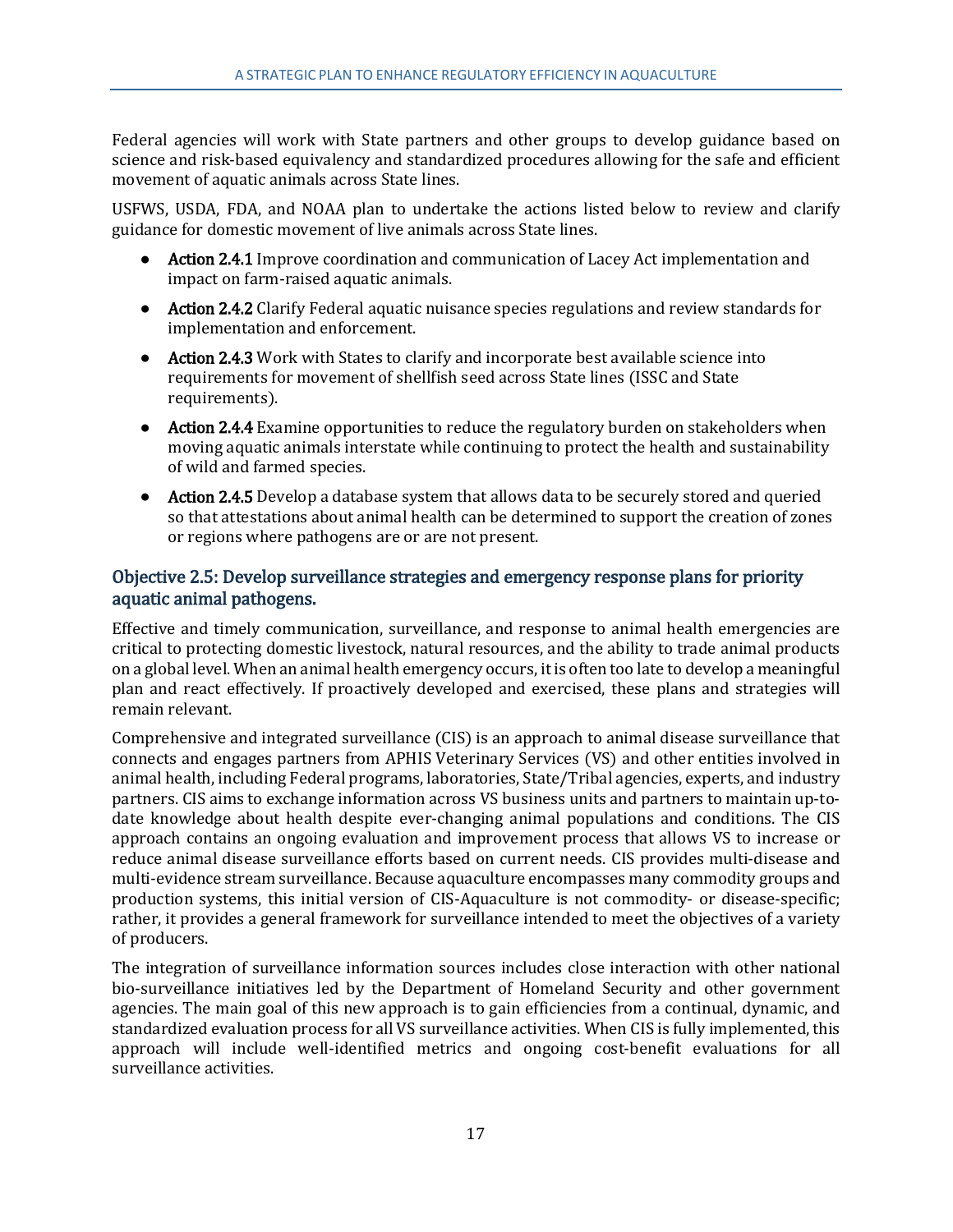CIS-Aquaculture is designed as a corollary to the non-regulatory CAHPS. These standards aim to uphold health and prevent pathogen dissemination by movement or trade through the implementation of uniform criteria for the detection of and response to aquatic animal pathogens reportable to the OIE. Participants meet CAHPS objectives through engagement of an Aquatic Animal Health Team and systems that support effective risk characterization and management, surveillance, disease investigation and reporting, and response. CIS-Aquaculture provides a voluntary framework to guide efficient and effective surveillance to meet objectives set forth in the CAHPS. CIS-Aquaculture aligns with CAHPS priorities, leveraging data through partnerships and identifying efficiencies in surveillance design and analysis. Because Federal funds are limited, the APHIS-VS initial role in CIS-Aquaculture has been focused on identifying mechanisms for improved efficiency and efficacy in existing surveillance systems.

APHIS, in collaboration with Federal and State agencies and other partners, will undertake the actions listed below to develop surveillance strategies and emergency response plans for priority aquatic animal pathogens.

- Action 2.5.1 Define Federal and State agency authorities for reporting and responding to priority aquatic animal pathogens.
- Action 2.5.2 Establish a communication plan and standard operating procedure for reporting detections of priority aquatic animal pathogens.
- Action 2.5.3 Develop surveillance strategies to support domestic zoning or regionalization for specific aquatic animal pathogens.

# <span id="page-29-0"></span>Objective 2.6: Clarify and define Federal agency roles in aquatic animal health attestations/certifications and import/export of aquatic animals.

To support and regulate the flow of international trade, Federal entities must improve the efficiency of the process for exporting healthy animals. Federal entities must also protect domestic aquatic livestock and natural resources, including wild fish stocks and their ecosystems, from the potential threats posed by pathogens, contaminants, genetic introgression, and invasive species that may introduced into the United States.

The Federal agencies responsible for overseeing the import and export of aquatic animals, in collaboration with State agencies where appropriate, will undertake the actions listed below.

- Action 2.6.1 Review and renew the MOU between APHIS, NOAA, and USFWS for interagency export coordination of aquatic animals. This MOU expires in 2020.
- Action 2.6.2 Review and strengthen, where appropriate, the MOU between NOAA and FDA for interagency cooperation and coordination of seafood product inspection.
- Action 2.6.3 Review, strengthen, and, when appropriate, draft MOUs between APHIS and FDA to prevent the introduction of aquatic animal pathogens entering the United States on live aquatic animals intended for human consumption (i.e., seafood).
- Action 2.6.4 Review and, where appropriate, fill possible gaps between different agency roles in aquatic animal health attestations/certifications and import/export.

<span id="page-29-1"></span>Objective 2.7: Establish standard operating procedures for agency communication and points of contact for Federal and State agencies involved in the movement (import/export) of aquatic animals.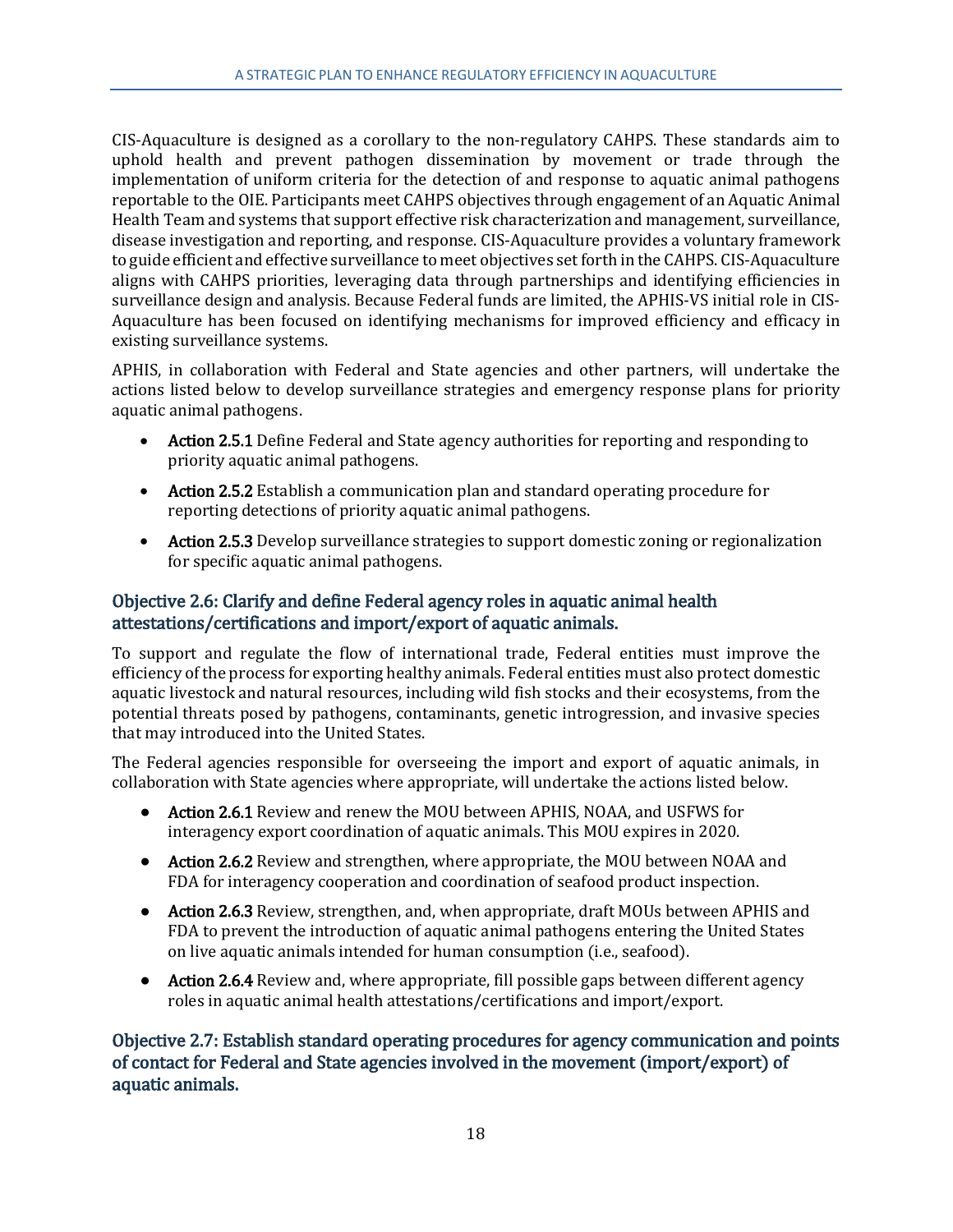Current government channels of communication are based on legacy contacts and connections and a range of different agency MOUs, agreements, and directives. Documenting these contacts and connections and establishing standard operating procedures for communication will provide guidance for Federal coordination and enforcement of import and export procedures for aquatic animals.

- Action 2.7.1 The following responsible agencies will establish standard operating procedures and points of contact within the various Federal agencies specific to the aquatic animals and/or regulatory jurisdiction:
	- o FDA Center for Food Safety and Applied Nutrition Food safety.
	- $\circ$  State/Federal coordination Bivalve molluscan shellfish interstate shipments, contacts on Interstate Certified Shellfish Shippers List responsible for growing area, risk reduction, patrol, and plant and shipping sanitation.
	- o NOAA Seafood Inspection Program Export health certificates.
	- o Department of Homeland Security/U.S. Customs and Border Patrol Import customs control and documentation.
	- o USDA FSIS Siluriformes (catfish).
	- o USDA APHIS Aquatic animal disease control.
	- o DOI/USFWS Import animal control.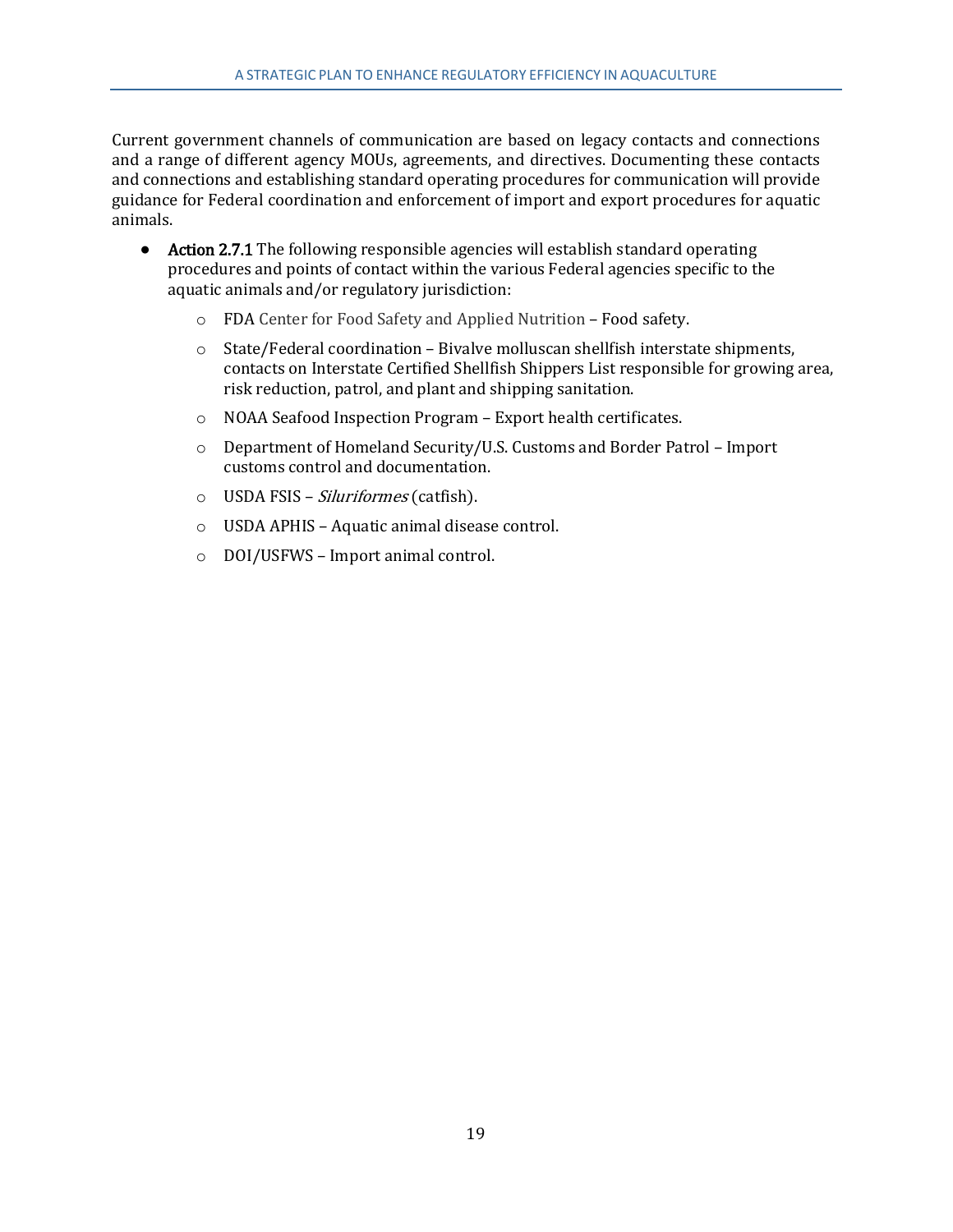#### <span id="page-31-0"></span>**Goal 3. Refine and Disseminate Tools for Aquaculture Regulatory Management**

Regulatory processes require objective, efficient, and timely decisions based upon the best available science, so science has a key role in improving regulatory decisionmaking.[45](#page-31-1) Science-based tools are needed, for example, to site and manage aquaculture facilities, identify strategies to minimize, and avoid negative impacts to protected species and habitats, reduce the risk of invasive species introductions, minimize use conflicts, and evaluate risks associated with disease and genetic risk interactions between farmed and wild populations. Decision-support tools grounded in sound science can greatly improve the quality, consistency, and efficacy of regulatory decision-making for the benefit

j



Figure 4. Open ocean aquaculture fish cages (Photo: NOAA Fisheries).

of industry, society, and the environment. Science tools can include risk assessment models, GIS tools and maps, guidance and synthesis documents, disease countermeasures, epidemiology reports, production statistics, and health/species certifications. Realizing the goals of economic performance, legal compliance, improved trade, and environmental compatibility will require such critical sciencebased management tools.

Translating scientific information garnered from robust science programs into operational decision support tools is critical to regulatory efficiency, fulfilling environmental requirements, and supporting industry development. Science information provides the foundation for evidence-based tools that inform decision-making at multiple levels of government. Industry uses this information to help understand and meet regulatory requirements, and it is critical to increase public understanding of the benefits and risks of aquaculture.

Optimizing the development of science-based management tools for aquaculture is complex. Multiple programs and institutes play a role in creating, funding, directing, transferring, and ultimately using science and technology for meaningful aquaculture development. The process of creating new ideas often occurs when a diverse mix of basic and applied research projects interact. The development of Federal science tools for aquaculture management occurs through a combination of work at Federal research laboratories; Federal funding of university, nonprofit, and industry scientists through competitive grants or contracts; cooperative extension work by USDA, the National Sea Grant College Program, and State extension agents; and other public-private research partnerships.

Specific science needs for aquaculture regulatory management and industry development are featured in the companion National Strategic Plan for Aquaculture Research, 2021–2025. Examples of priority actions to refine, adapt, and further develop science-based tools to support regulatory decisions and management oversight include the following:

<span id="page-31-1"></span><sup>&</sup>lt;sup>45</sup> "Best available science" is often called out in legislation but has a somewhat ambiguous definition as applied to aquaculture. NMFS issued guidance for fishery management decision making. Please see NMFS guidance on BSIA at: https://media.fisheries.noaa.gov/dam-migration/01-101-10.pdfAlso see National Standard 2 in the Magnuson-Stevens Fishery Conservation and Management Act and guidance provided by the American Fisheries Society at [https://fisheries.org/policy-media/science-guidelines/defining-and-implementing-best-available-science-for](https://fisheries.org/policy-media/science-guidelines/defining-and-implementing-best-available-science-for-fisheries-and-environmental-science-policy-and-management/)[fisheries-and-environmental-science-policy-and-management/](https://fisheries.org/policy-media/science-guidelines/defining-and-implementing-best-available-science-for-fisheries-and-environmental-science-policy-and-management/)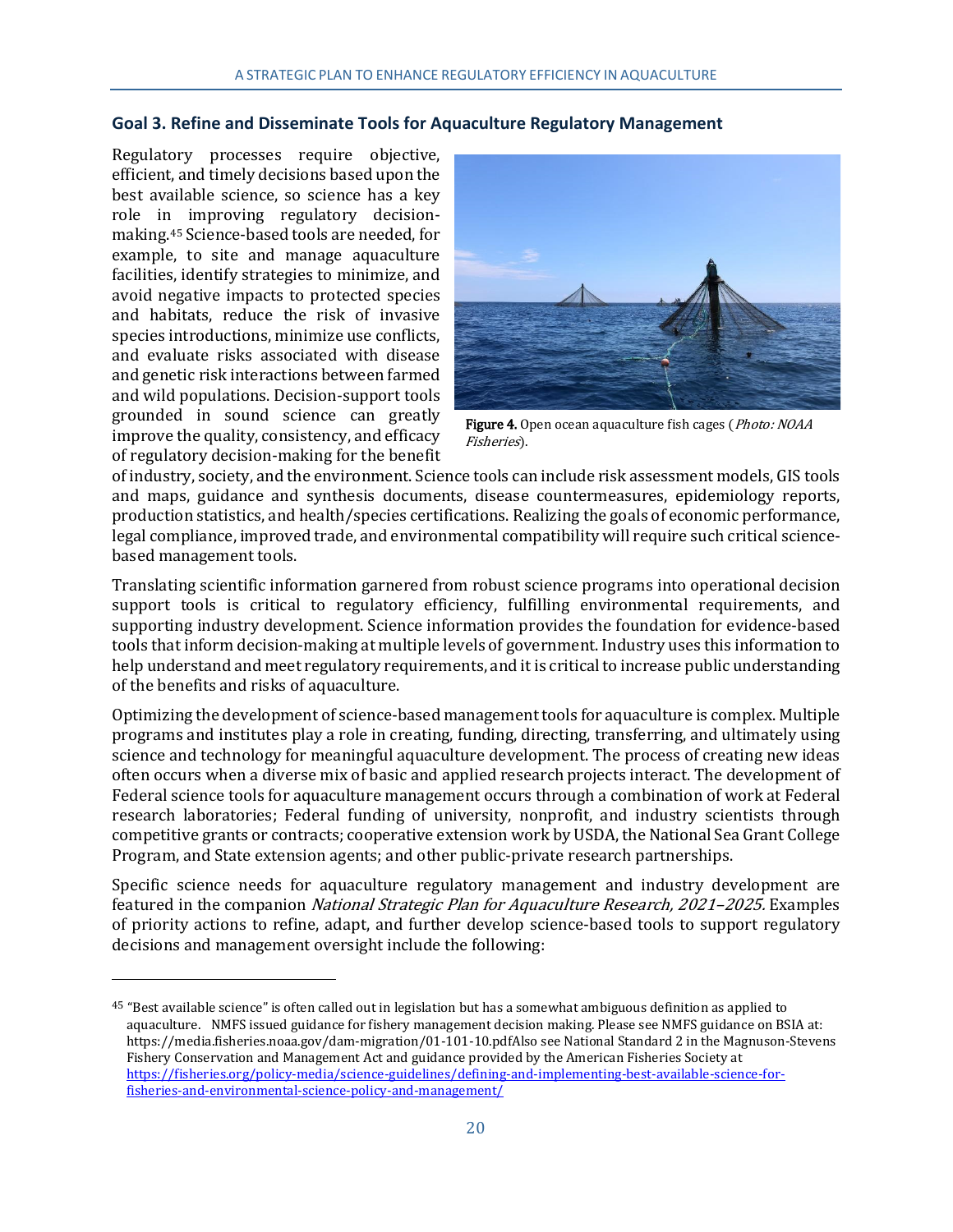- Models to understand tradeoffs during siting, genetic risks from escapes, nutrient fates, habitat implications from aquaculture development, economic performance, and aquatic epidemiology, among others.
- Risk assessments to inform decisions such as stock transfer, location and management of farms, and consultations under ESA, among others.
- Specific research products leading to approvals for therapeutants and other compounds, feed additives, and other government approvals.
- Best management practices to encourage constant improvement in food safety, environmental, economic, and social performance of the industry in all areas.
- Specific science-based advice products that conforms to the Information Quality Act.

Much of the work to develop tools for aquaculture management occurs through Federal and State agency and public-private collaboration currently in place or underway. Examples of collaborations include the following:

- NOAA and BOEM continue to collaborate on the development of OceanReports and the National AquaMapper with information from other State, Federal, and other databases.
- The FDA, NOAA's SIP, the ISSC, and State agencies are collaborating to develop an established process ensuring the food safety and the landing of molluscan shellfish grown in and harvested from Federal waters.
- Examples of coordination of drug approval research include the AFWA Drug Approval Working Group involving AFWA, USFWS, and NOAA as well as the Minor Use Animal Drug Program and recent collaboration between AFWA, USFWS, and the National Aquaculture Association on a survey of aquaculture drug needs.

# <span id="page-32-0"></span>Objective 3.1: Identify additional science information needed to inform Federal and State permit reviews, consultations, and policy decisions.

For research to proceed from the discovery to use stages in a timely and efficient manner, regular communication between the regulatory community, the scientific community, the aquaculture industry, and internally among federal agencies needs to occur. Federal agencies and others are currently developing a suite of science-based tools to aid in reviewing aquaculture permits and managing the environmental, social, and economic effects of existing and emerging forms of aquaculture production. Additional transitional scientific work is typically required to refine these science and risk management tools and adapt the tools to new forms of aquaculture (species, gear types, locations) and changes in environmental conditions. However, there is a disconnect sometimes between the needs of the end users of science-based tools and the scientists developing the tools. Scientists need to refine science tools developed in isolation of their use to address real-world situations, such as applying the tools to the siting and permitting of pioneering commercial operations or pilot and demonstration projects.

Federal agencies will continue to conduct external peer and industry review of Federal agency science priorities to assess and refine Federal work on management tools for aquaculture, including those actions listed below.

• Action 3.1.1 USDA's ARS and National Institute for Food and Agriculture hold an industry review session (or sessions) every 5 years to review the results of the previous 5 years and to obtain public comment on proposed research priorities for the next 5 years.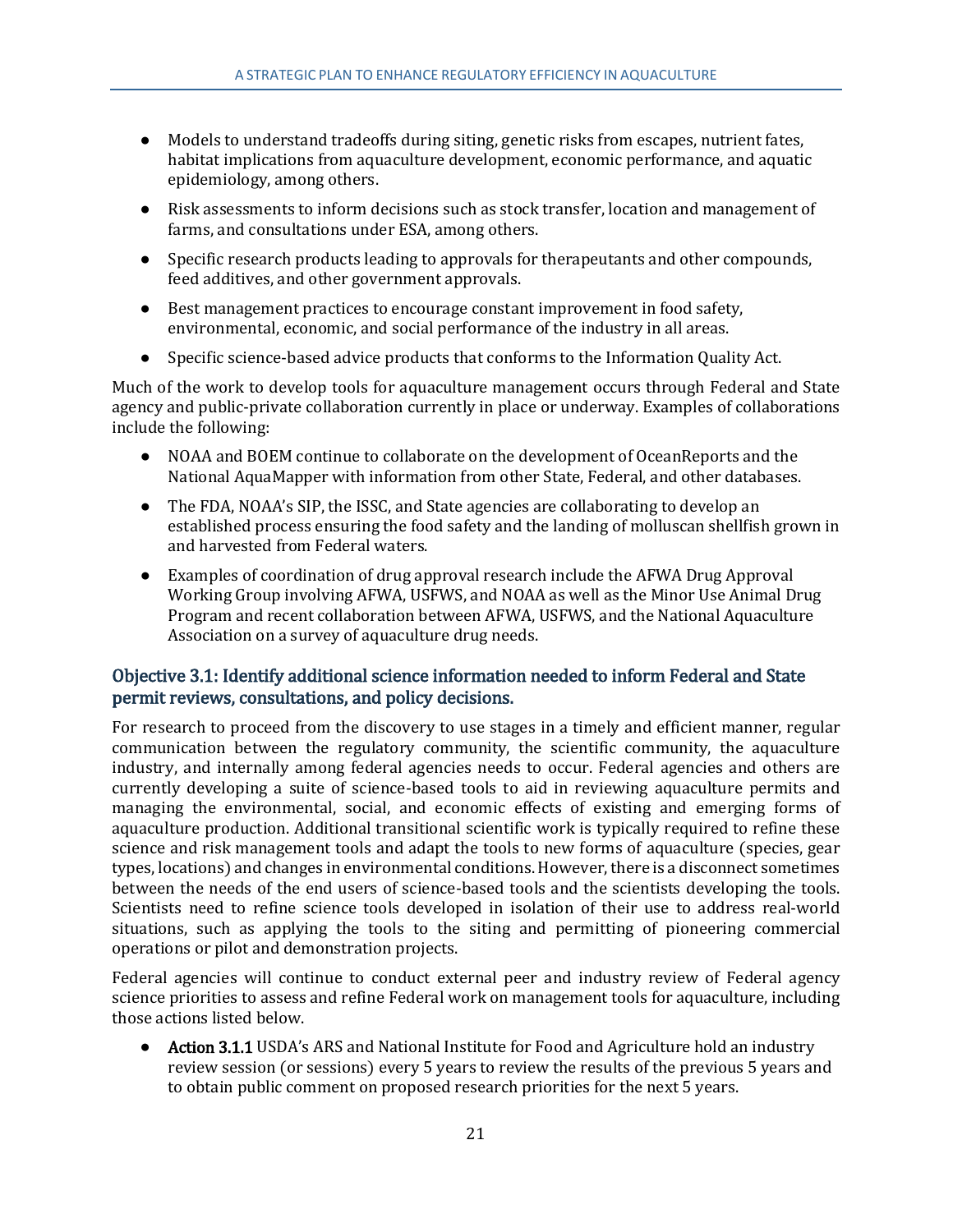- Action 3.1.2 An update to the NOAA's aquaculture science strategy will include the recommendations of an external peer review of NOAA's aquaculture science portfolio, which was completed in 2019 to identify strengths, weaknesses, and needs of NOAA's aquaculture science program.
- Action 3.1.3 The National Sea Grant College Program is currently reviewing and conducting strategic planning for Sea Grant's aquaculture activities.
- Action 3.1.4 International collaboration can also yield information about science tools and comparisons of the applications of these tools. A number of Federal agency staff will continue serving as members of expert working groups under the Aquaculture Steering Group of the International Council for the Exploration of the Seas. This forum is used to share information about science tools. The working groups address topics such as genetics, aquatic health, scenario planning, environmental interactions, carrying capacity, and social and economic dimensions of aquaculture-related issues.

To ensure that science is aligned with the highest priority regulatory needs, the regulatory and supporting Federal science agencies will arrange a regular meeting or meetings (or other contacts) between the aquaculture science and regulatory communities. The SCA will develop the format for these meetings and contacts.

# <span id="page-33-0"></span>Objective 3.2: Refine and test science tools for regulation and management.

Coordinated adaptive management and co-development of tools and applications become essential as new types of aquaculture develop and existing types of aquaculture adapt to environmental and social changes. Developing science tools by working with aquaculture projects is an excellent way to learn from real-world applications of the tools and to refine them based on their applications in commercial aquaculture. For example, spatial planning and siting tools (e.g., OceanReports and AquaMapper) applied earlier versions of the data layers to the siting of projects in Federal and State waters off California, Florida, Hawaii, New York, and in the Gulf of Mexico. These tools will continue to improve as new projects and management needs are added. Similarly, fish farms growing different species in several parts of the United States have tested and adapted U.S. and European water column and benthic impact models developed for salmon in recent years. These models provide a robust basis to build upon as new diets, species, and regions emerge. Scoping, identifying, and establishing the first of several aquaculture management areas is a current opportunity to co-develop siting tools and build close and adaptive working relationships between scientists and regulators (see Goal 1, Objective 1.3).

● Action 3.2.1 To develop science tools that take into account adaptive management and meet regulatory needs, the regulatory agencies will continue to work with State, Tribal, university, and private sector scientists to develop tools and tests and refine those tools in aquaculture settings. The companion document National Strategic Plan for Aquaculture Research, 2021–2025provides more specific topical areas ready to be refined for regulatory and management use.

#### <span id="page-33-1"></span>Objective 3.3: Implement coordinated priority actions in tool development.

Agencies have different scientific mandates and varying levels of resources to address aquaculture. Mandates include communicating science information and tools to decision-makers, maintaining Federal aquaculture laboratories, running extramural grant programs, and developing research partnerships on priority science needs. In some cases, the best resource overall is using key scientific assets from one agency to develop tools needed by another agency. Agencies, when appropriate, may